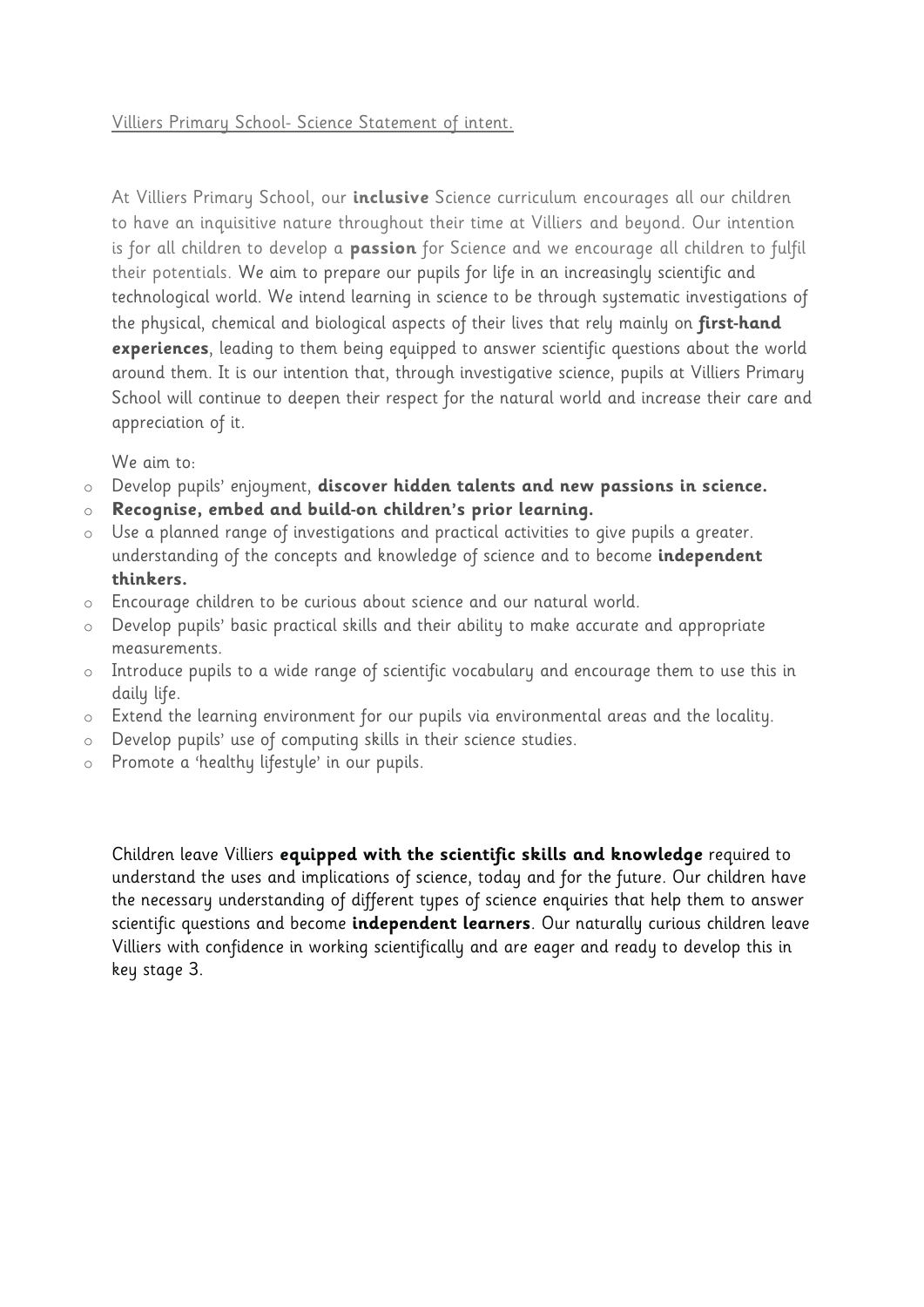# **Implementation of Science at Villiers**

In order to achieve the above intent, we will implement several strategies that incorporate the fundamental cores of Science.

We will:

- Maintain a high level of subject knowledge through regular training and professional development.
- Use assessment to plan for future for learning and pupils' next steps.
- Ensure high quality teaching develops the key skills and knowledge through every area of science.
- Provide children with opportunities to develop strategies for questioning and thinking in every lesson.
- Regularly review the impact of teaching and learning and make any necessary changes to benefit pupils learning.
- Regularly monitor work in books and talk to the pupils to ensure they are retaining the key skill and knowledge in their long-term memories.
- Ensure all teachers are well equipped to deliver focused science lessons.
- Ensure all pupils use specific subject related vocabulary in every lesson.

Once the above has been implemented we will see our pupils developing a passion for science. This can be measures qualitatively.

We will:

- Maintain a high level of subject specific knowledge through regular training and professional development.
- Use assessment to tailor lessons around our pupils ensuring we take in to account the next steps in their learning journey.
- Ensure pupils are using specific subject related vocabulary in every lesson.
- Ensure pupils receive high quality teaching so that they develop the key skills and knowledge through every area of science.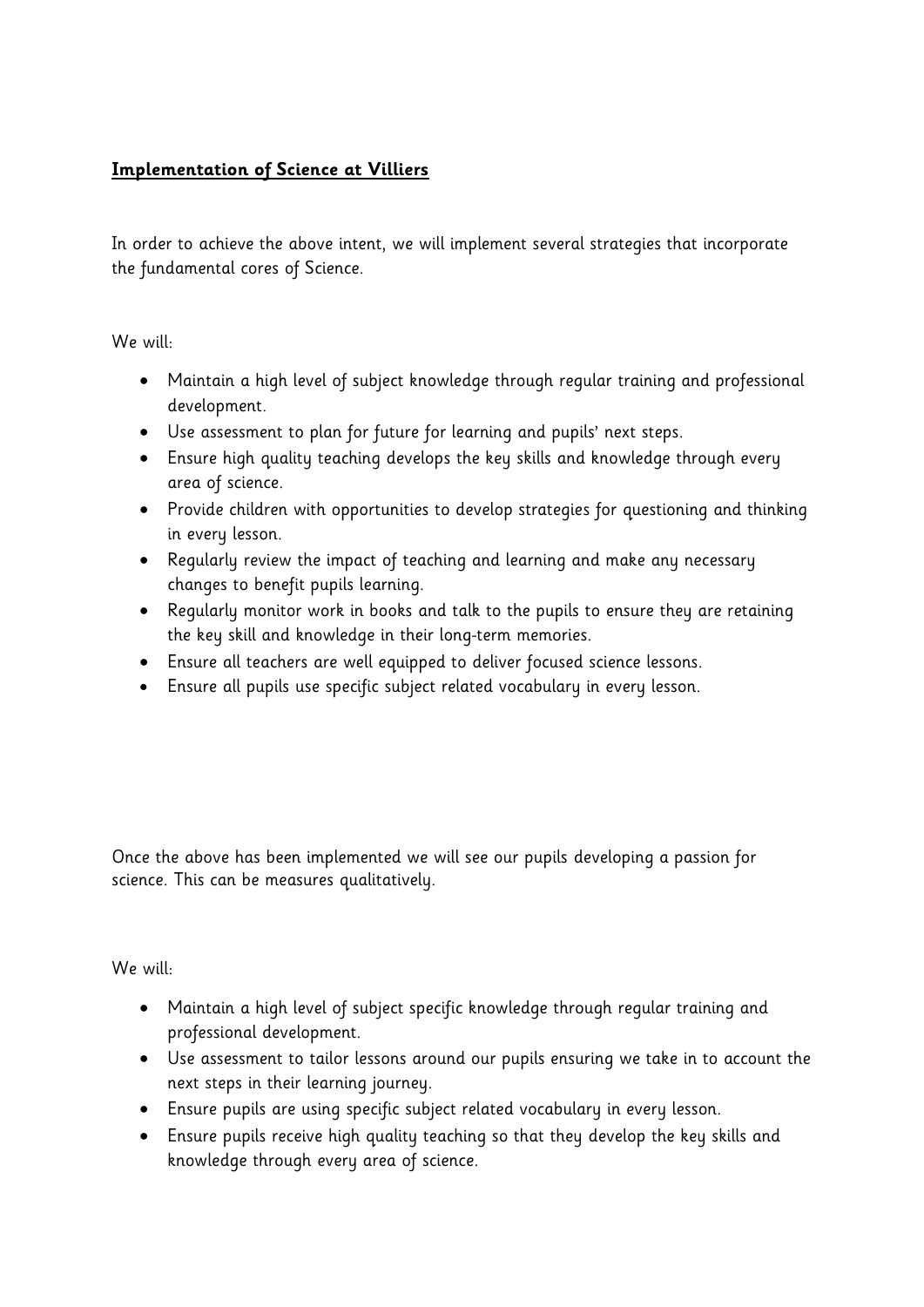- Ensure all teachers are well equipped to deliver focused science lessons.
- Provide children with regular opportunities to develop strategies for questioning and thinking.
- Regularly monitor work in books and talk to the pupils to ensure they are retaining the key skill and knowledge in their long-term memories.

# **Qualitatively, we will see:**

- Our pupils will develop a love for science and be enthusiastic about science at Villiers.
- We will have full capacity of pupils taking part in our science extra-curricular club.
- Pupils who develop critical thinking, problem solving and creativity skills that support their next stage of learning.
- A greater number of girls who are passionate about science.
- Our naturally curious children leave Villiers with confidence in working scientifically and are eager and ready to develop this in key stage 3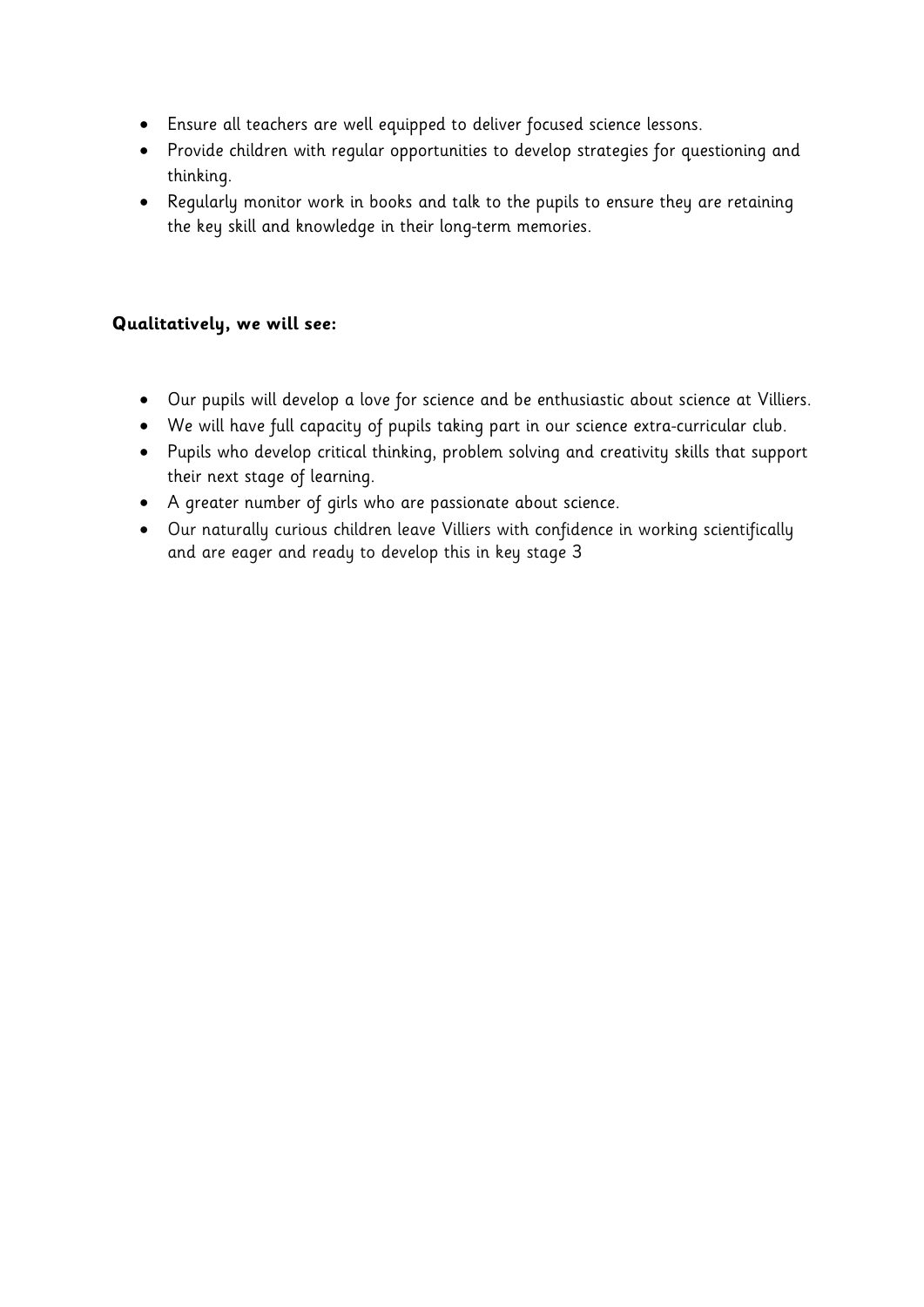# Whole school plan

| Year 1              | Year 2                 | Year 3    | Year 4                | Year 5                     | Year 6        |
|---------------------|------------------------|-----------|-----------------------|----------------------------|---------------|
| Plants              | Animals,               | Rocks     | States of             | Earth and                  | Light         |
|                     | including<br>humans    |           | matter                | space                      |               |
| Seasonal            | Uses of                | Magnets   | Animals,              | Forces                     | Animals,      |
| changed             | everyday               |           | including             |                            | including     |
|                     | materials              |           | humans                |                            | humans        |
|                     |                        |           |                       |                            |               |
| Everyday            | All living things      | Light     | Living things         | Properties                 | Evolution and |
| materials           | and their<br>habitats  |           | and their<br>habitats | and change<br>of materials | inheritance   |
|                     |                        |           |                       |                            |               |
| Animals,            | All living things      | Plants    | Sound                 | All living                 | All living    |
| including<br>humans | and their<br>habitats. |           |                       | things                     | things        |
|                     |                        |           |                       |                            |               |
|                     | Plants                 | Animals,  | Electricity           | Animals,                   | Electricity   |
|                     |                        | including |                       | including                  |               |
|                     |                        | Humans    |                       | humans                     |               |
|                     |                        |           |                       |                            |               |
|                     |                        |           |                       |                            |               |
|                     |                        |           |                       |                            |               |
|                     |                        |           |                       |                            |               |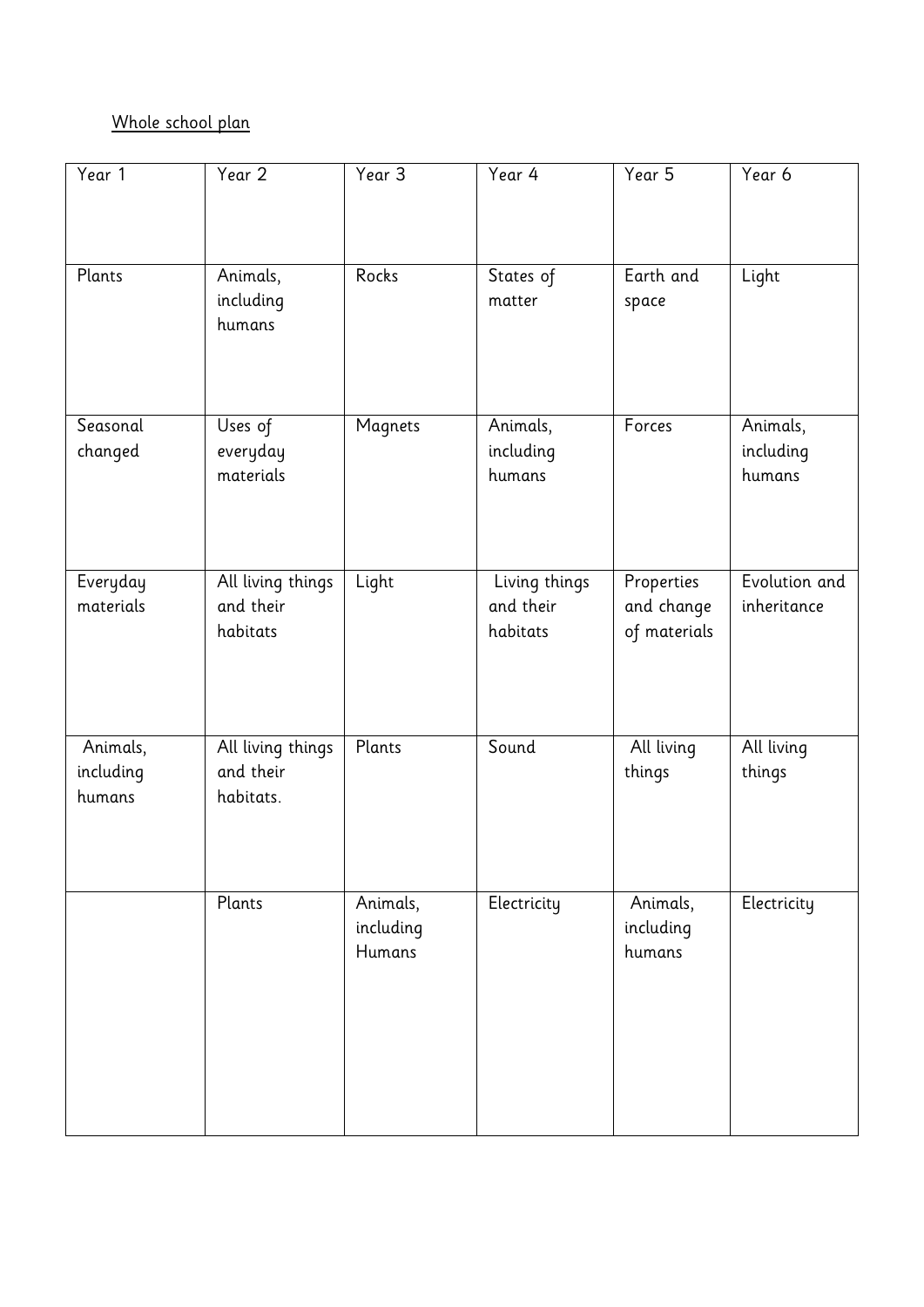# Year 1 Vocabulary

| Working        | Plants          | Animals, including | Materials    | Seasonal changes |
|----------------|-----------------|--------------------|--------------|------------------|
| Scientifically |                 | humans             |              |                  |
|                |                 |                    |              |                  |
| Question       | Wild plants     | Fish               | Wood         | Summer           |
| Answer         | Garden plants   | Amphibian          | Plastic      | Winter           |
| Observe        | Deciduous       | Reptile            | Metal        | Autumn           |
| Observing      | Evergreen       | <b>Birds</b>       | Glass        | Spring           |
| Equipment      | Leaf            | Mammals            | Water        | Day              |
| Identify       | Leaves          | Pets               | Rock         | Night            |
| Classify       | Root            | Senses             | <b>Brick</b> | Daytime          |
| Sort           | Bud             | Taste              | Paper        | Wind             |
| Diagram        | Flower          | Smell              | Elastic      | Rain             |
| Chart          | Blossom         | Vision             | Foil         | Snow             |
| Map            | Petals          | Touch              | Fabrics      | Hail             |
| Data           | Root            | Hearing            | Absorb       | Sleet            |
| Compare        | Stem            | Omnivores          | Absorbent    | Fog              |
| Contrast       | Trunk           | Carnivores         | Waterproof   | Sun              |
| Describe       | <b>Branches</b> |                    | bendy        | Hot              |
| Biology        | Fruit           |                    | Rough        | Warm             |
| Chemistry      | Vegetables      |                    | Smooth       | Cold             |
| Physics        | Bulb            |                    | Shiny        |                  |
| Group          | Seed            |                    | Dull         |                  |
| Record         |                 |                    | Stretchy     |                  |
|                |                 |                    | Stiff        |                  |
|                |                 |                    | Hard         |                  |
|                |                 |                    | Soft         |                  |
|                |                 |                    |              |                  |
|                |                 |                    |              |                  |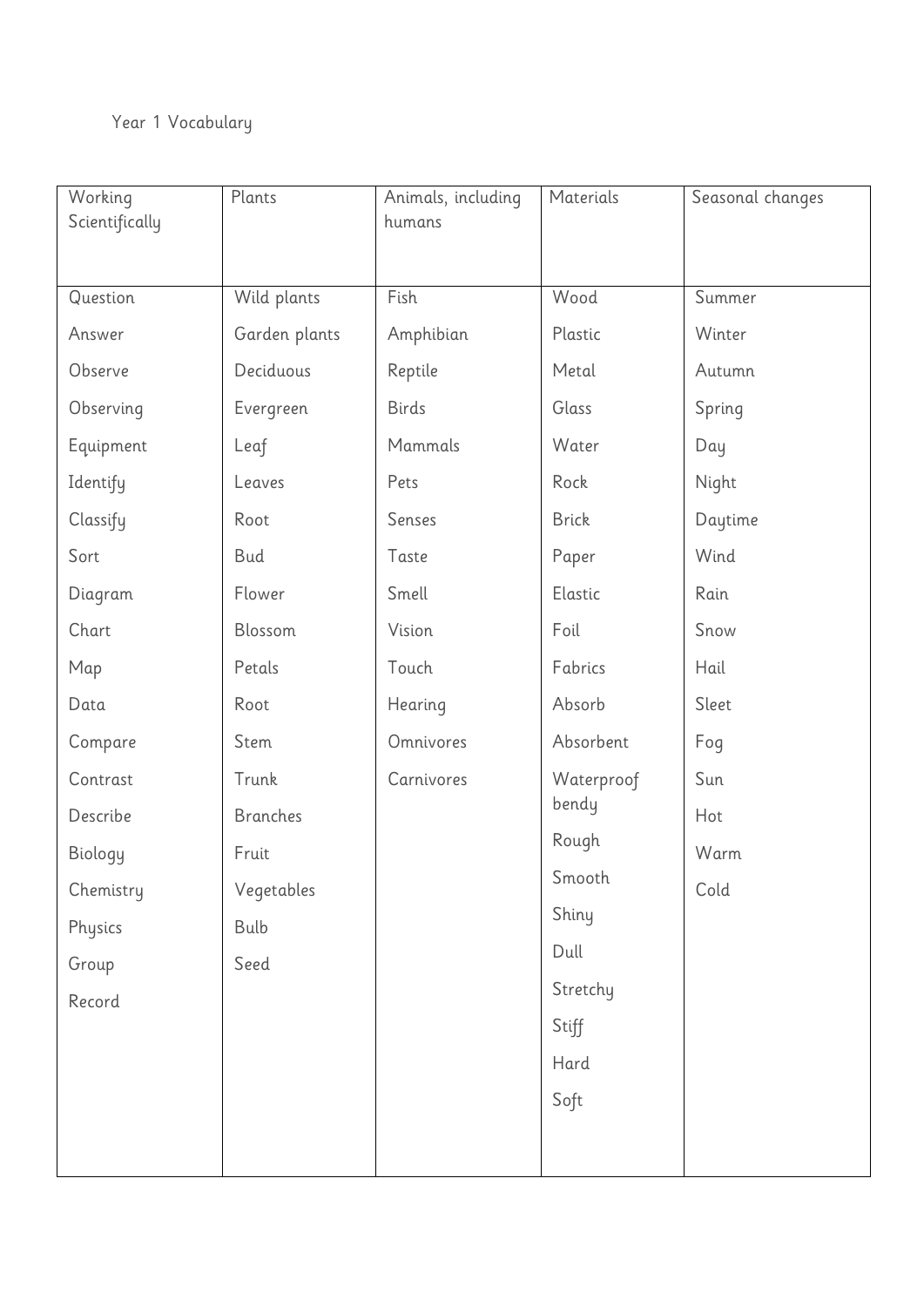# Year 2 Vocabulary

| Working        | Plants          | Animals,         | Materials             | All living things and |
|----------------|-----------------|------------------|-----------------------|-----------------------|
| Scientifically |                 | including humans |                       | their habitats        |
|                |                 |                  |                       |                       |
| Question       | Water           | Offspring        | John Dunlop-          | Dead                  |
| Answer         | Light           | Grow             | rubber                | Alive                 |
| Observe        | Suitable        | Adults           | Charles<br>Macintosh- | Never alive           |
| Observing      | Temperature     | Survival         | Waterproof            | Habitats              |
| Equipment      | Germination     | Water            | John McAdam           | Micro-habitat         |
| Identify       | Reproduction    | Food             | Squashing             | Food                  |
| Classify       | Wild plants     | Air              | Bending               | Food chain            |
| Sort           | Garden plants   | Exercise         | Twisting              | Sun                   |
| Diagram        | Deciduous       | Hygiene          | Stretching            | Grass                 |
| Chart          | Evergreen       | Nutrition        | Rock                  | Human                 |
| Map            | Leaf            | Reproduce        | <b>Brick</b>          | Alive                 |
| Data           | Leaves          | Baby             | Paper                 | Healthy               |
| Compare        | Root            | Toddler          | Elastic               | Rainforest            |
| Contrast       | <b>Bud</b>      | Child            | Foil                  | Ocean                 |
| Describe       | Flower          | Teenager         | Fabrics               | Conditions            |
| Biology        | Blossom         | Adult            | Absorb                | Woodland              |
| Chemistry      | Petals          | Egg              | Absorbent             | Seashore              |
| Physics        | Root            | Chick            | Waterproof bendy      | Shelter               |
| Group          | Stem            | Chicken          | Stretchy              | Dry/damp/wet          |
| Record         | Trunk           | Frogspawn        | Stiff                 | Hot/warm/cold         |
|                | <b>Branches</b> | Tadpole          |                       | Bright/hade/          |
|                | Fruit           |                  |                       | Dark                  |
|                | Vegetable       |                  |                       |                       |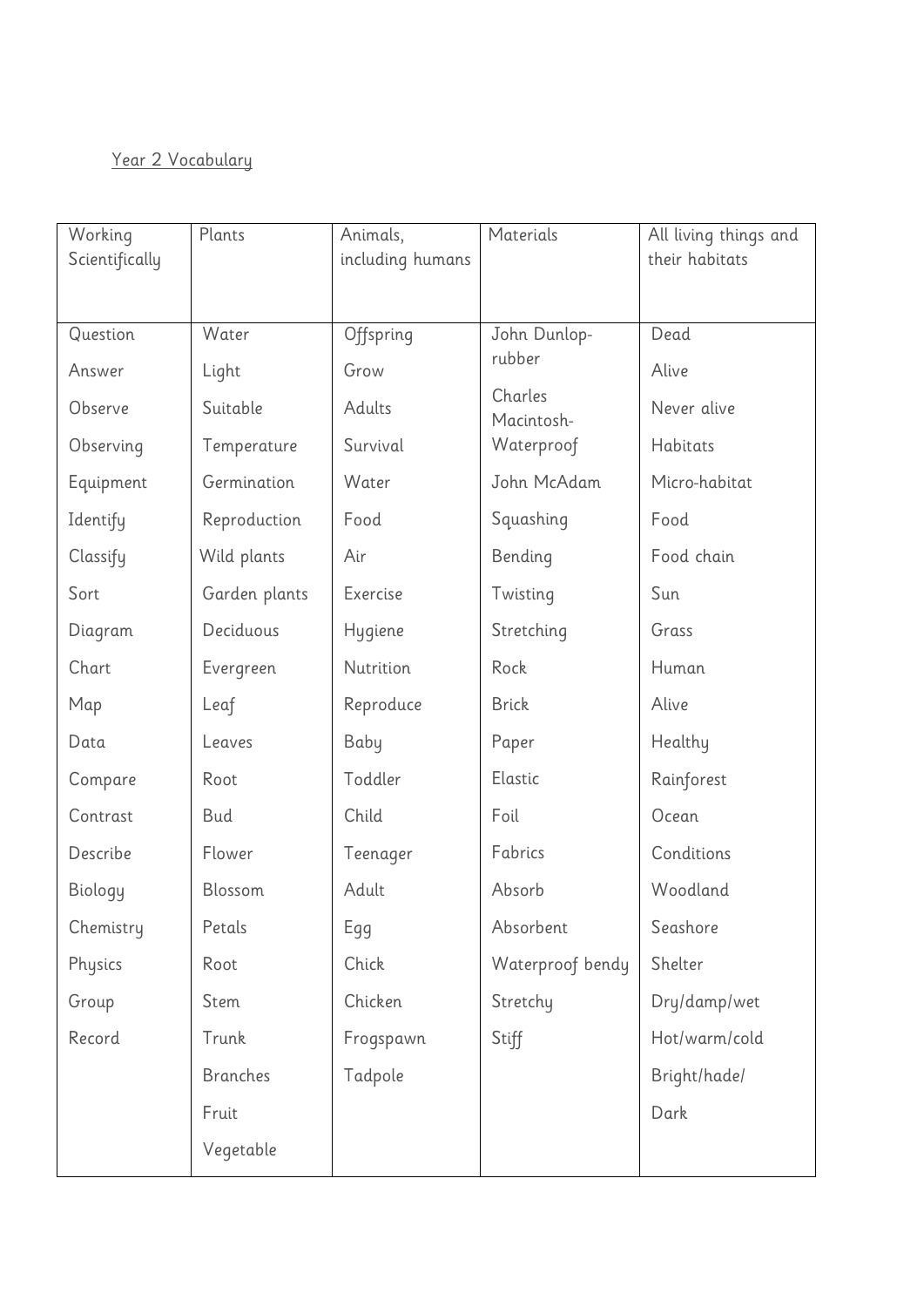# Year 3 Vocabulary

| Working<br>Scientifically | Plants          | Animals,<br>including<br>humans | Forces   | Rocks            | Light        |
|---------------------------|-----------------|---------------------------------|----------|------------------|--------------|
| Questions                 | Water           | Nutrition                       | Force    | Appearance       | Light        |
| Relevant                  | Light           | Nutrients                       | Push     | Physical         | See          |
| Scientific enquiry        | Suitable        | Carbohydrates                   | Pull     | Properties       | Dark         |
| Comparative and           | Temperature     | Protein                         | Open     | Hard/soft        | Reflect      |
| fair test                 | Germination     | Fats                            | Surface  | Shiny/dull       | Surface      |
| Systematic                | Reproduction    | Fibre                           | Magnet   | Rough/ smooth    | Natural      |
| Careful observation       | Wild plants     | Water                           | Magnetic | Absorbent/non    | Star         |
| Accurate                  | Garden          | Vitamins                        | Attract  | absorbent        | Sun          |
| Measurements              | plants          | Minerals                        | Repel    | Fossils          | Moon         |
| Thermometer               | Deciduous       | Skeleton                        | Magnetic | Sedimentary      | Shadow       |
| Data logger               | Evergreen       | <b>Bones</b>                    | poles    | Rock             | Blocked      |
| Gather                    | Leaf            | Joints                          | North    | Soils            | Solid        |
| Record                    | Leaves          | Endoskeleton                    | South    | Organic matter   | Artificial   |
| Classify                  | Root            | Exoskeleton                     |          | <b>Buildings</b> | Torch        |
| Present                   | Bud             | Hydrostatic                     |          | Gravestones      | Candle       |
| Drawings                  | Flower          | Skeleton                        |          | Grains           | Lamp         |
| Labelled diagrams         | Blossom         | Vertebrate                      |          | Crystals         | Sunlight     |
| Keys                      | Petals          | Invertebrate                    |          |                  | Dangerous    |
| Bar charts                | Root            | Contract                        |          |                  | Protect eyes |
| Tables                    | Stem            | Relax                           |          |                  |              |
| Construct                 | Trunk           | Ball joint                      |          |                  |              |
| Interpret                 | <b>Branches</b> | Socket joint                    |          |                  |              |
| Secondary sources         | Fruit           | Hinge joint                     |          |                  |              |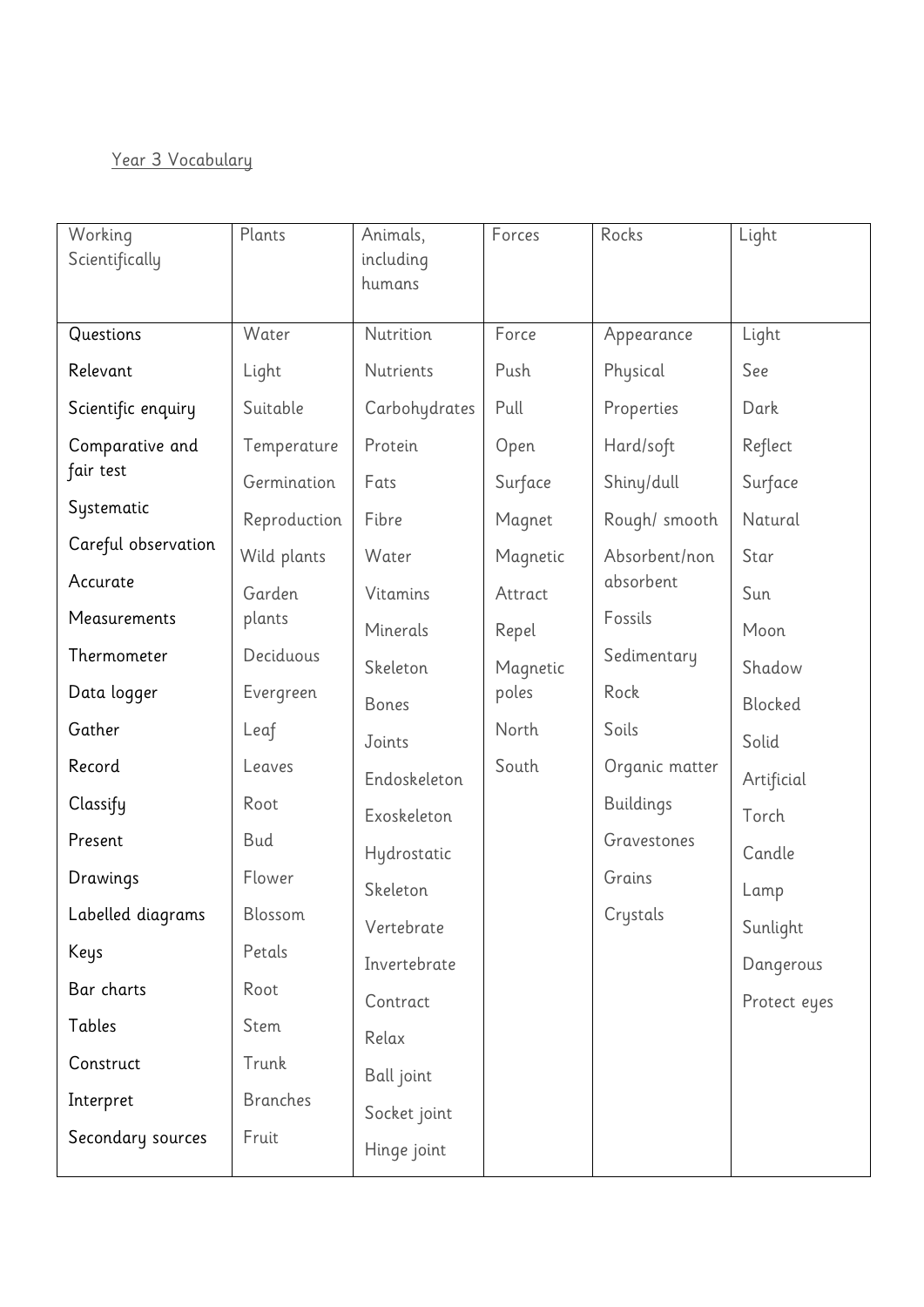| Evidence    | Vegetables | Gliding joint |  |  |
|-------------|------------|---------------|--|--|
| Improve     | Bulb       |               |  |  |
| Conclusions | seed       |               |  |  |
| Predictions |            |               |  |  |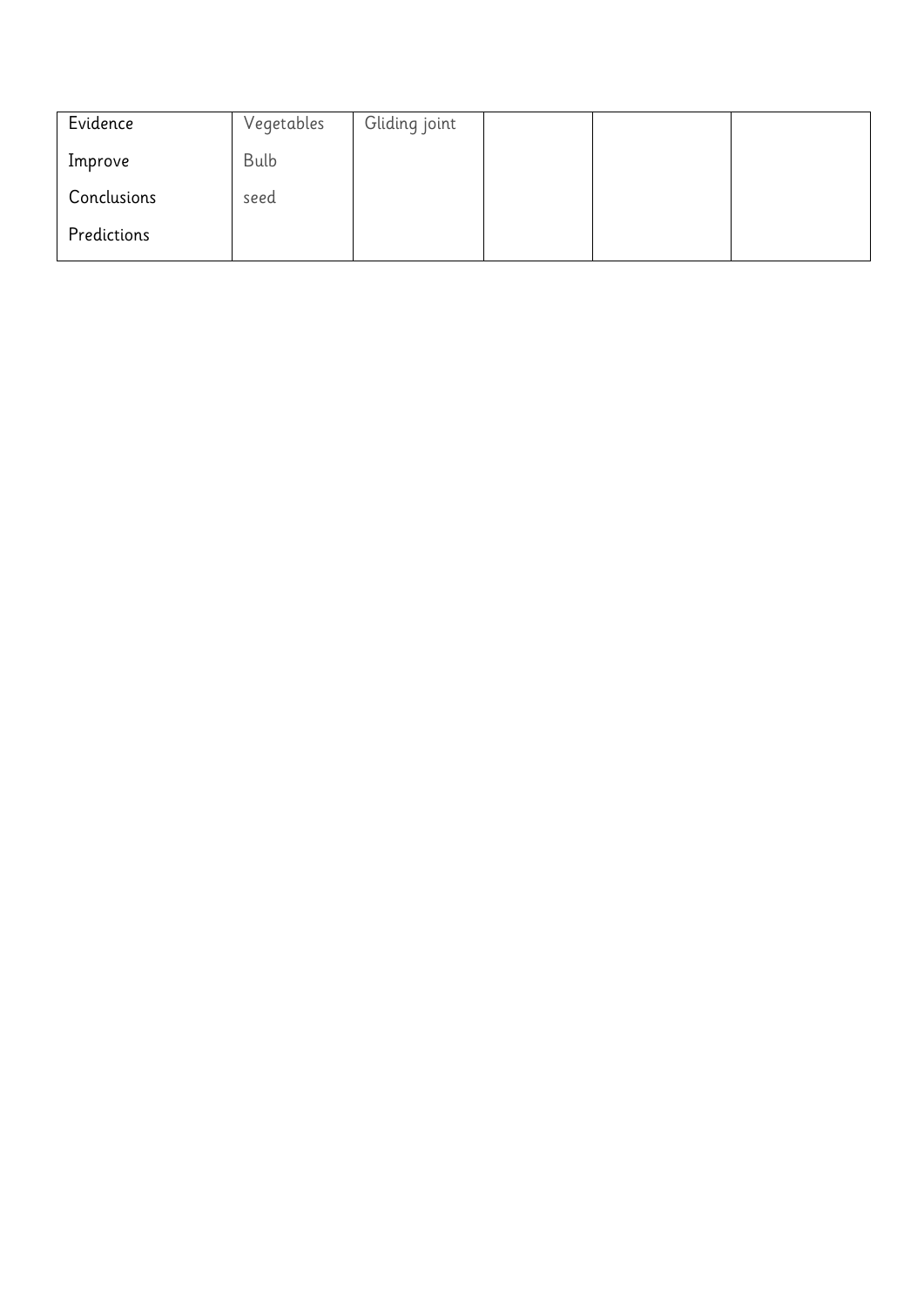# Year 4 Vocabulary

| Working             | Living things     | Animals,      | Electricity          | Sound        | States of matter |
|---------------------|-------------------|---------------|----------------------|--------------|------------------|
| Scientifically      | and their         | including     |                      |              |                  |
|                     | habitats          | humans        |                      |              |                  |
|                     |                   |               |                      |              |                  |
| Questions           | Environment       | Nutrition     | Appliances           | Vibrate      | Solid            |
| Relevant            | Flowering         | Minerals      | Electrical           | Vibration    | Solidify         |
| Scientific enquiry  | Non-              | Fat           | circuit              | Vibrating    | Iron             |
| Comparative and     | flowering         | Protein       | Cell                 | Air          | Ice              |
| fair test           | Vertebrate        | Carbohydrates | Wire                 | Medium       | Melt             |
| Systematic          | Dangers           | Fibre         | Bulb                 | Ear          | Freeze           |
| Careful observation | Vertebrate        | Water         | Buzzer               | Hear         | Liquid           |
| Accurate            | Mammals           | Skeletons     | Danger               | Sound        | Evaporate        |
| Measurements        | Amphibians        | Support       | Electrical<br>safety | Volume       | Condense         |
| Thermometer         | Reptiles          | Protection    | Sign                 | Pitch        | Gas              |
| Data logger         | Invertebrate      | Skull         | Insulators           | Faint        | Container        |
| Gather              | Flowering         | <b>Brain</b>  | Conductors           | Fainter      | Changing         |
| Record              | plants            | Ribs          |                      | Loud         | State            |
| Classify            | Non-<br>flowering | Heart         | Metal                | Louder       | Heated           |
| Present             | plants            | Lungs         | Water                | String       | Cool             |
| Drawings            | Human             | Movement      | Switch               | Percussion   | Degrees          |
| Labelled diagrams   | impact            | Joint         | Open                 | Woodwind     | Thermometer      |
| Keys                | Positive          | Muscles       | Closed               | <b>Brass</b> | Water cycle      |
| Bar charts          | Negative          | Pull          |                      | Insulate     | Evaporation      |
| Tables              |                   | Contract      |                      |              | Condentation     |
| Construct           |                   | Relax         |                      |              | Temperature      |
| Interpret           |                   | Diet          |                      |              | Water vapour     |
| Secondary sources   |                   |               |                      |              |                  |
| Evidence            |                   |               |                      |              |                  |
|                     |                   |               |                      |              |                  |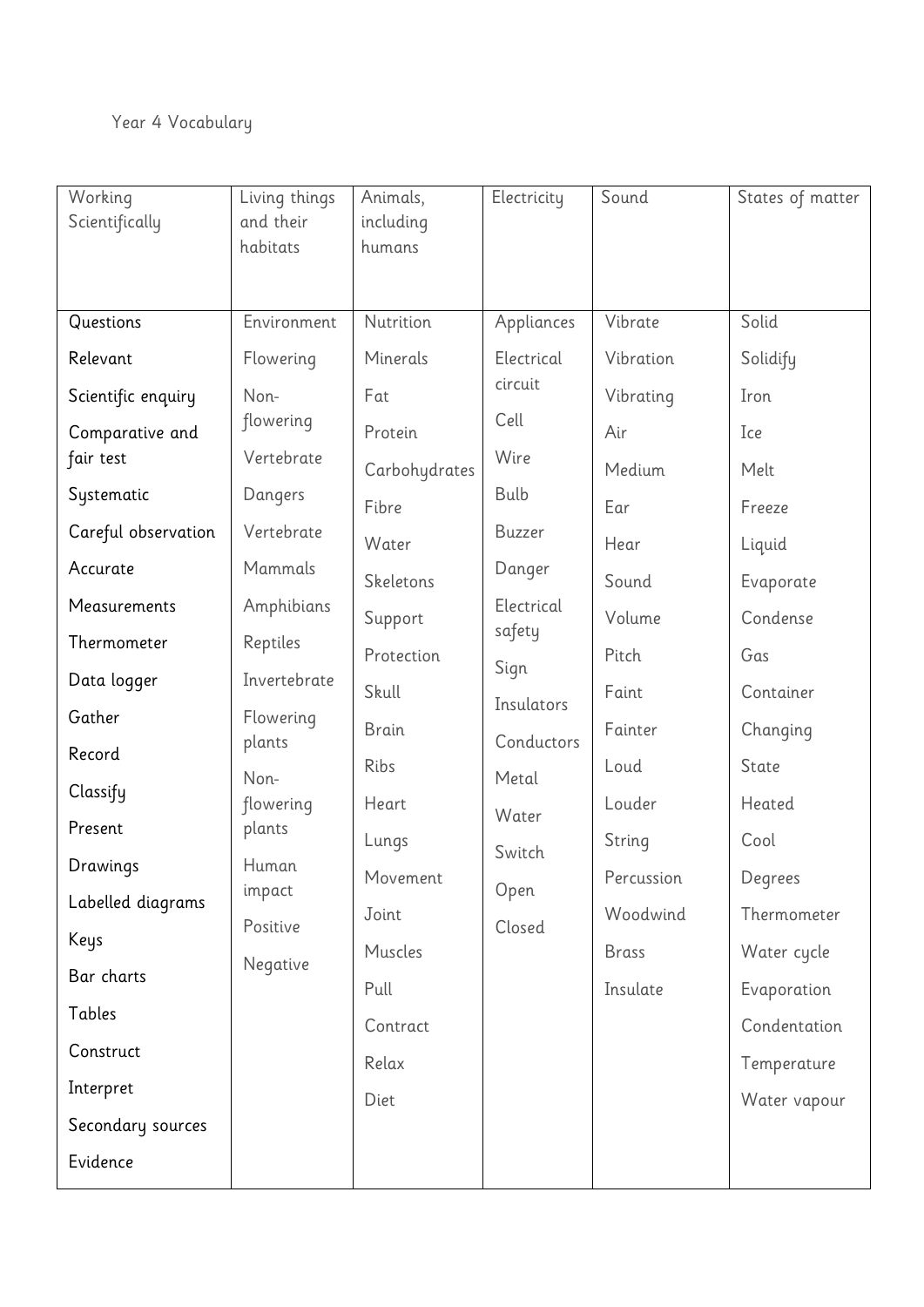| Improve     |  |  |  |
|-------------|--|--|--|
| Conclusions |  |  |  |
| Predictions |  |  |  |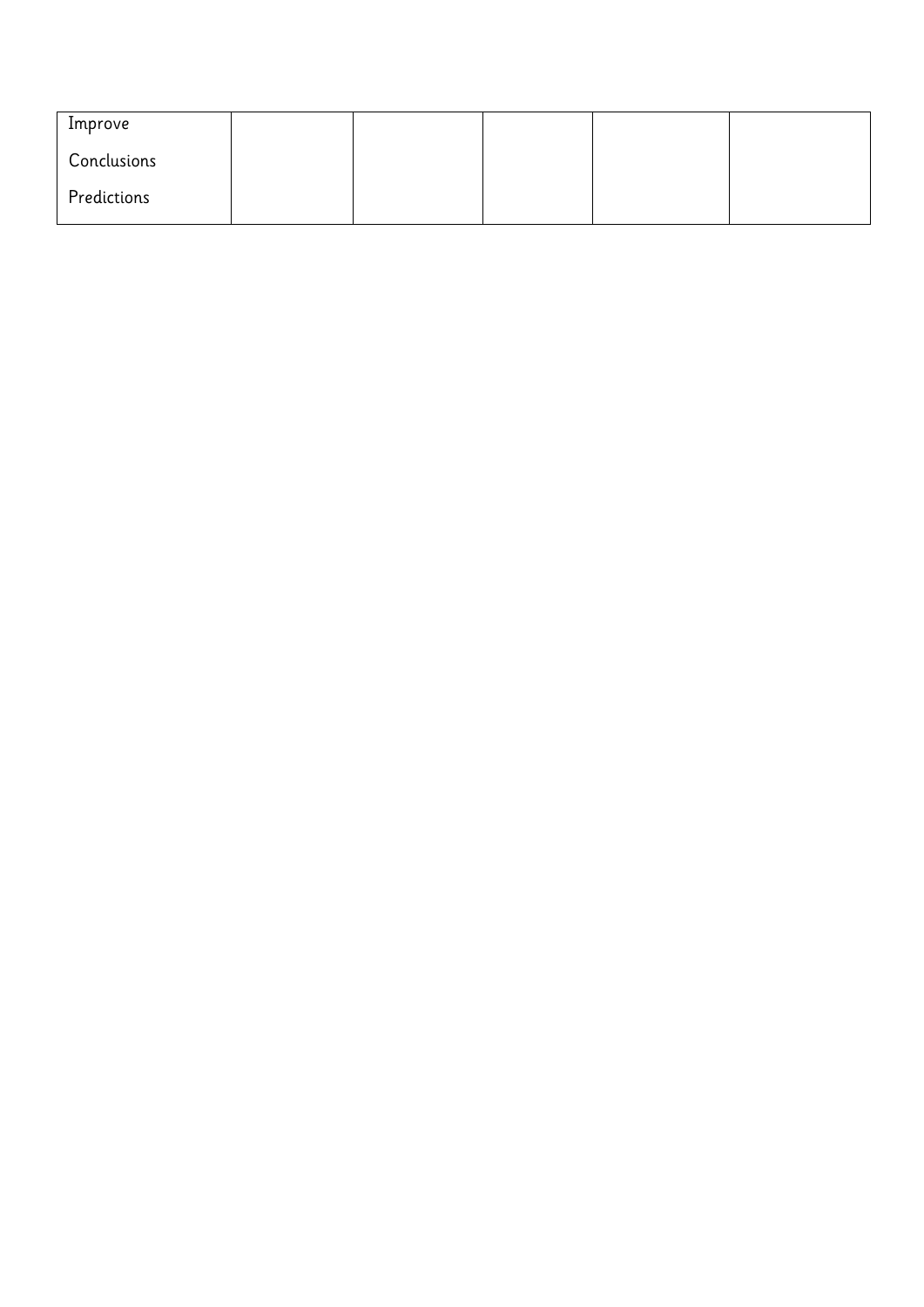# Year 5 Vocabulary

| Working                | Living things         | Animals,              | Forces                   | Earth and    | Properties and |
|------------------------|-----------------------|-----------------------|--------------------------|--------------|----------------|
| Scientifically         | and their             | including             |                          | Space        | changes of     |
|                        | habitats              | humans                |                          |              | materials      |
|                        |                       |                       |                          |              |                |
| Plan                   | Mammal                | Puberty               | Gravity                  | Moon         | Properties     |
| Variables              | Amphibian             | Life cycle            | Air resistance           | Planets      | Hardness       |
| Measurements           | Insect                | Gestation             | Water                    | <b>Stars</b> | Solubility     |
| Accuracy               | <b>Bird</b>           | Growth                | resistance               | Solar system | Transparency   |
| Precision              | Vegetable             | Reproduce             | Friction                 | Mercury      | Dissolve       |
| Repeat readings        | garden                | Foetus                | Surface                  | Venus        | Solution       |
| Scientific diagrams    | Flower<br>boarder     | Fertilisation         | Force                    | Mars         | Separate       |
| Classification keys    | Rainforests           | Baby                  | Effect                   | Jupiter      | Separating     |
| Measurements           | Oceans                | Toddler               | Move                     | Saturn       | Solids         |
| Quantitative           | Desert                | Child                 | Accelerate               | Uranus       | Liquids        |
| Systematic             | Prehistoric           | Teenager              | Decelerate               | Neptune      | Gases          |
| Patterns               | Similarities          | Adult                 | Stop                     | Pluto        | Evaporation    |
| Identify, classify and | Differences           | Old age               | Change<br>direction      | Rotate       | Reversible     |
| describe               | Plants;               | Life                  | <b>Brake</b>             | Day          | changes        |
| Support / refute       | sexual;               | expectancy            | Mechanism                | Night        | Mixing         |
| Arguments              | asexual               | Adolescence           |                          | Aristotle    | Filtering      |
| Report and present     | Animals;              | Adulthood             | Pulley                   | Ptolemy      | Sieving        |
| Conclusions            | sexual                | Early, middle         | Gear                     | Galileo      | Melting        |
| Further comparative    | David<br>Attenborough | and late<br>adulthood | Spring                   | Copernicus   | Irreversible   |
| and fair test          | Jane Goodall          | Childhood             | <b>Isaac Newton</b>      | <b>Brahe</b> | Burning        |
| Scatter graph          |                       |                       | Galileo Galilei          | Alhazen      | Rusting        |
| Line graph             |                       |                       | Theory of<br>gravitation | orbit        | Magnetism      |
| Bar graph              |                       |                       |                          |              | Quantitative   |
| Causal relationships   |                       |                       |                          | axis         | Measurements   |
|                        |                       |                       |                          |              |                |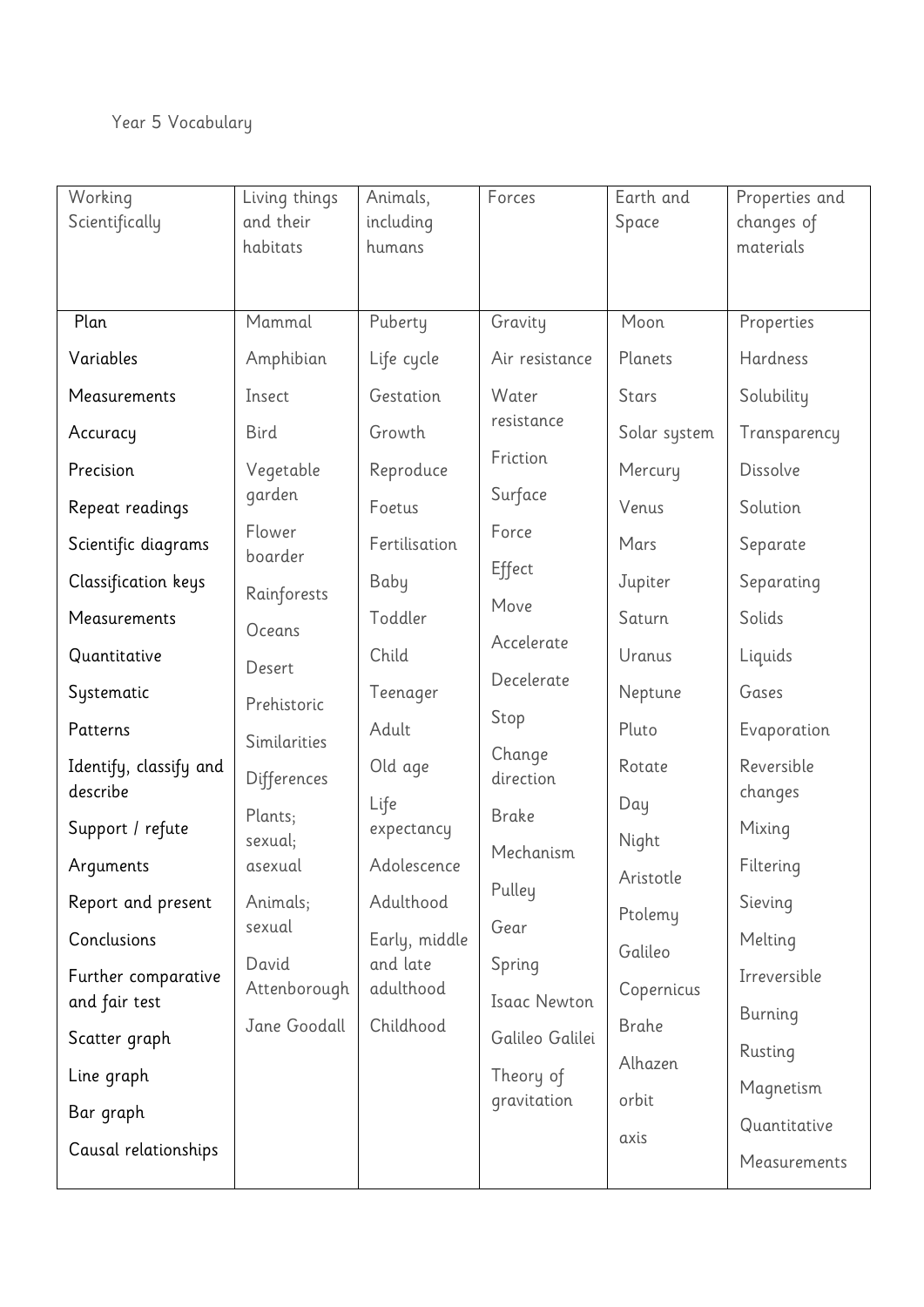| Explanations    |  | spherical    | Conductivity |
|-----------------|--|--------------|--------------|
| Degree of trust |  | heliocentric | Chemical     |
|                 |  | geocentric   | Insulation   |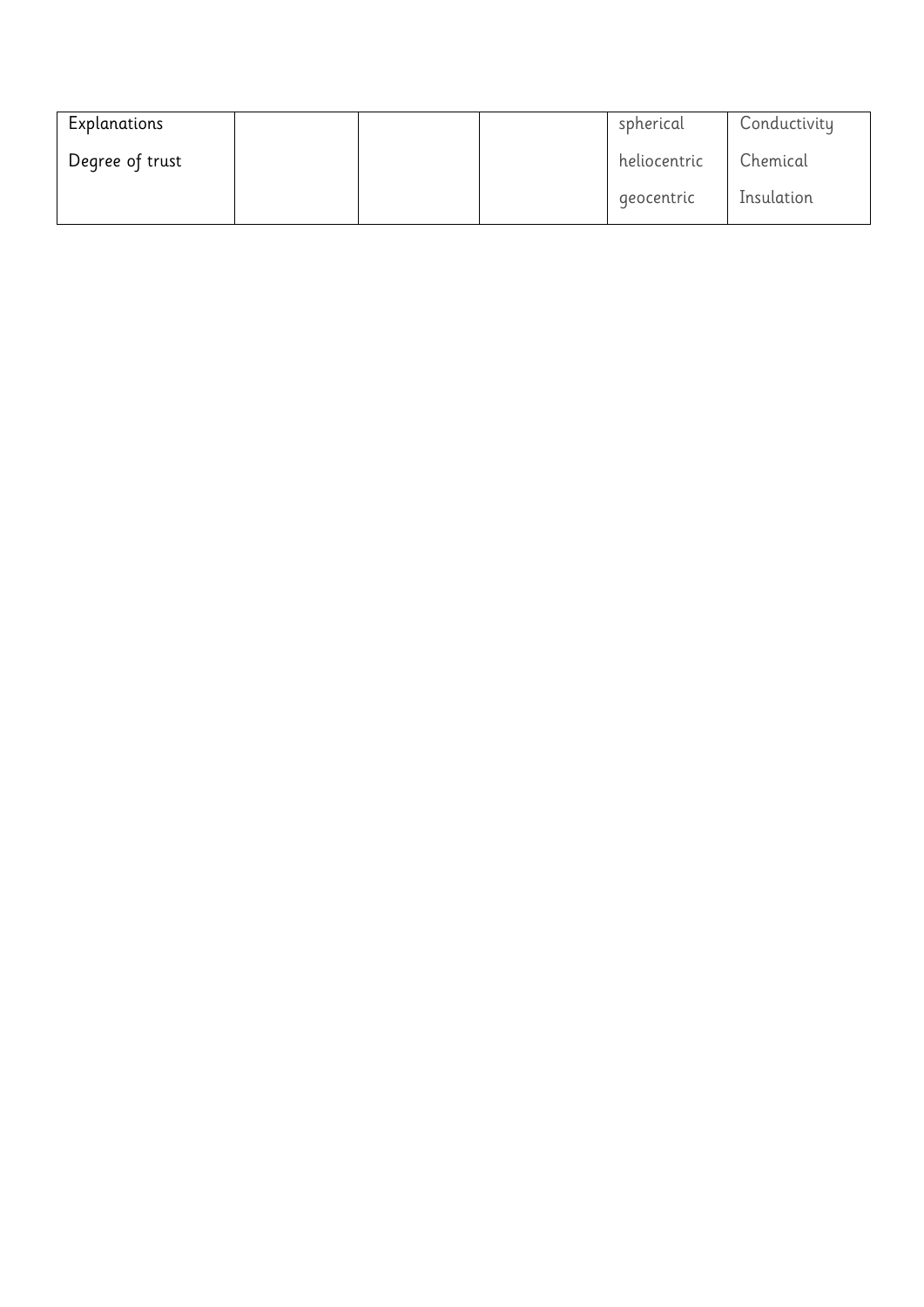# Year 6 Vocabulary

| Working                    | Light        | Living things   | Evolution            | Animals,        | Electricity       |
|----------------------------|--------------|-----------------|----------------------|-----------------|-------------------|
| Scientifically             |              | and their       | and                  | including       |                   |
|                            |              | habitats.       | inheritance          | humans          |                   |
| Plan                       | Light        | Classify        | Evolution            | Internal        | Voltage           |
| Variables                  | Travels      | Compare         | Adaption             | organs          | Brightness        |
| Measurements               | straight     | Linnaean        | Inherited            | Heart           | Volume            |
| Accuracy                   | Reflect      | Carl Linnaean   | traits               | Lungs           | Switches          |
| Precision                  | Reflection   | Classification  | Adaptive             | Liver           | Danger            |
| Repeat readings            | Light source | domain          | traits               | Kidney          | Series circuit    |
| Scientific diagrams        | Object       | Kingdom         | Natural<br>selection | <b>Brain</b>    | Safety with       |
| Classification keys        | Shadows      | Phylum          | inheritance          | Skeletal        | electricity       |
| Measurements               | Mirrors      | Class           | Charles              | Skeleton        | Electrical safety |
| Quantitative               | Periscope    | Order           | Darwin               | Muscle          | Sign              |
| Systematic                 | Rainbow      | Family          | Alfred<br>Wallace    | Muscular        | Circuit diagram   |
| Patterns                   | Filters      | Genus           | <b>DNA</b>           | Digest          | Bulb              |
| Identify, classify         |              | Species         | Genes                | Digestive       | <b>Buzzer</b>     |
| and describe               |              | Characteristics | Variation            | Circulatory     | Motor             |
| Support / refute           |              | Vertebrates     | Parent               | system<br>Heart | Recognised        |
| Arguments                  |              | Invertebrates   | Offspring            | Blood           | Symbol            |
| Report and present         |              | Microorganisms  | Fossil               | Blood vessels   |                   |
| Conclusions                |              | Organism        | Environment          | Impact          |                   |
| Further<br>comparative and |              | Flowering       | Habitat              | Diet            |                   |
| fair test                  |              | Non-flowering   | Fossilisation        | Exercise        |                   |
| Scatter graph              |              |                 | Plants               | Drugs           |                   |
| Line graph                 |              |                 | Animals              | Lifestyle       |                   |
| Bar graph                  |              |                 | Living               | Nutrients       |                   |
| Causal relationships       |              |                 | things               | Water           |                   |
|                            |              |                 |                      |                 |                   |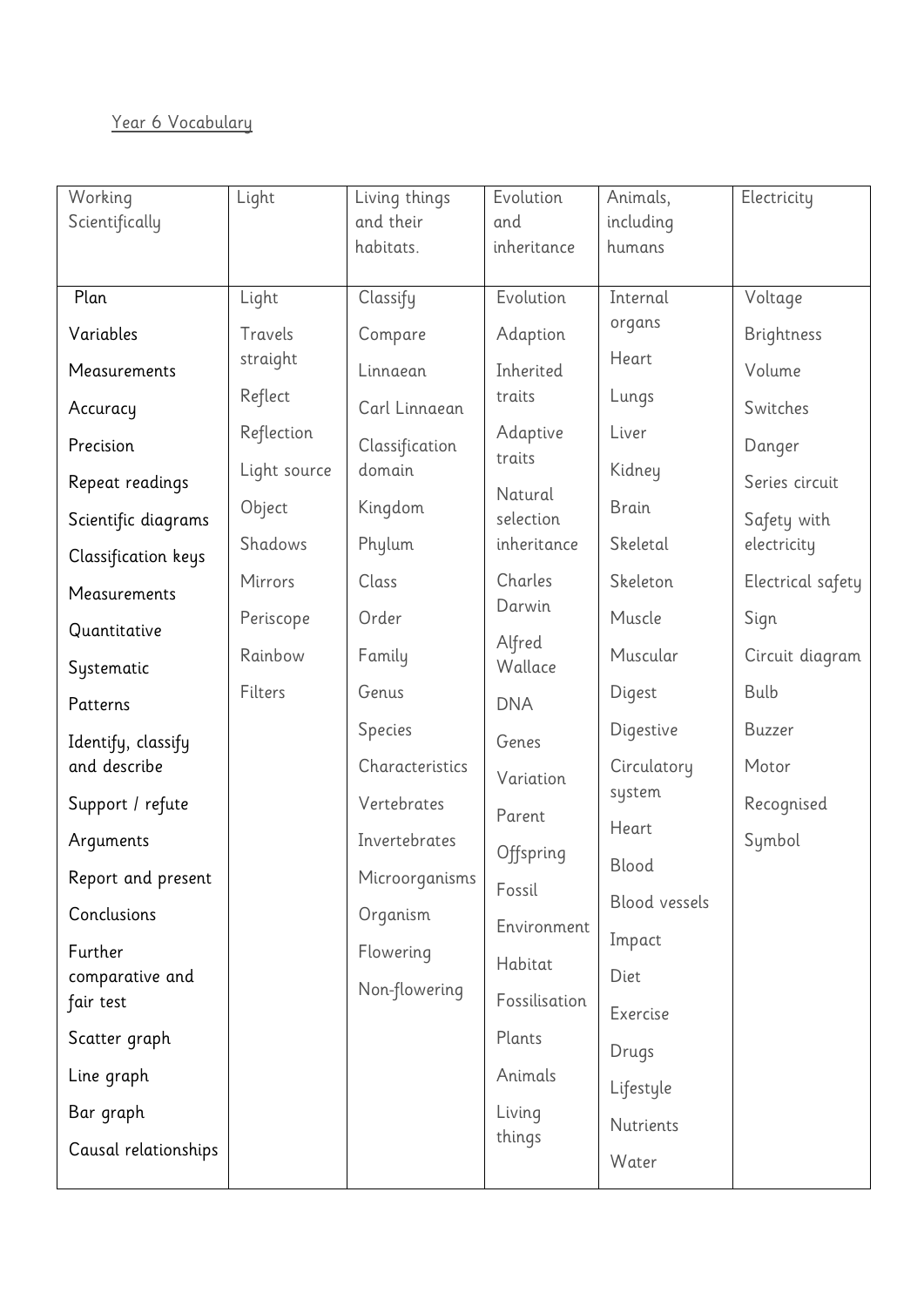| Explanations             |  | Damage  |  |
|--------------------------|--|---------|--|
| Degree of trust          |  | Alcohol |  |
| Oral and written<br>disp |  |         |  |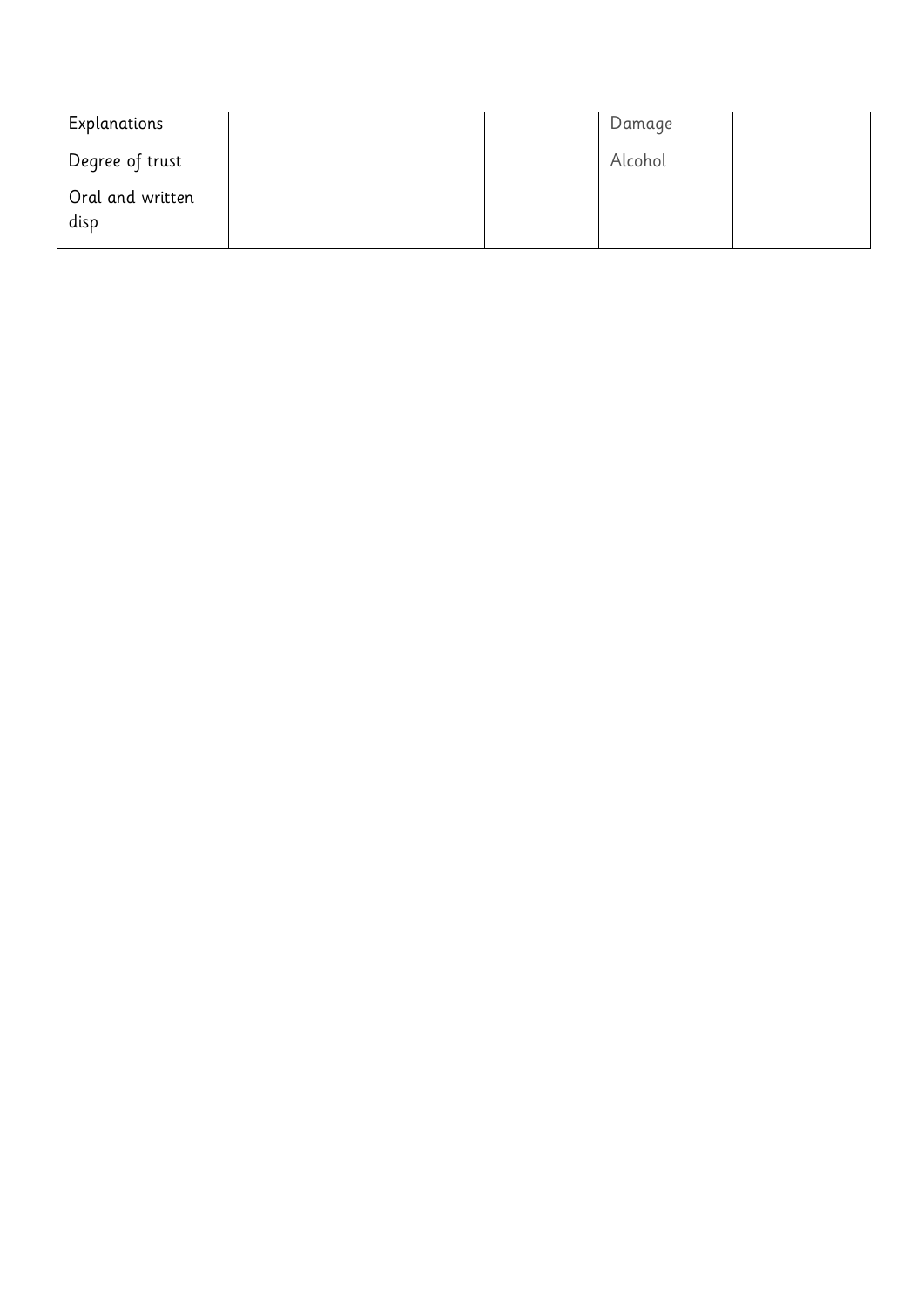## Early Years Curriculum

Science exploration within the Foundation Stage is paramount in developing the long term goals for our children to become scientists. The children will develop their Understanding of the world through quality first teaching and providing the children with a wealth of learning opportunities. The children are encouraged to investigate natural phenomena both inside and outside of the classroom. Children are given the opportunity to have **first-hand** experiences and talk about the world around them.

High quality practical activities are planned in Nursery and reception classes for pupils to be able to:

#### 30-50 months

Comment and asks questions about aspects of their familiar world, such as the place where they live of the natural world.

Talk about some of the things they have observed such as plants, animals, natural and found objects.

Talk about why things happen and how things work.

Develop an understanding of growth, decay and changes over time.

Show care and concern for living things and their environment.

#### 40-60 Months

To be able to look closely at similarities, differences and patterns of change.

#### ELGs

Know about similarities, differences in relation to places, objects, materials and living things.

Talk about the features of their own immediate environment and how environment might very from one another.

Make observations of animals and plants and explain why some things occur and talk about changes.

#### Exceeding pupils in Early Years

Children know that the environment and living things are influenced by human activity. They can describe some actions which people in their own community do that help to maintain the area they live in. They know the properties of some materials and can suggest some of the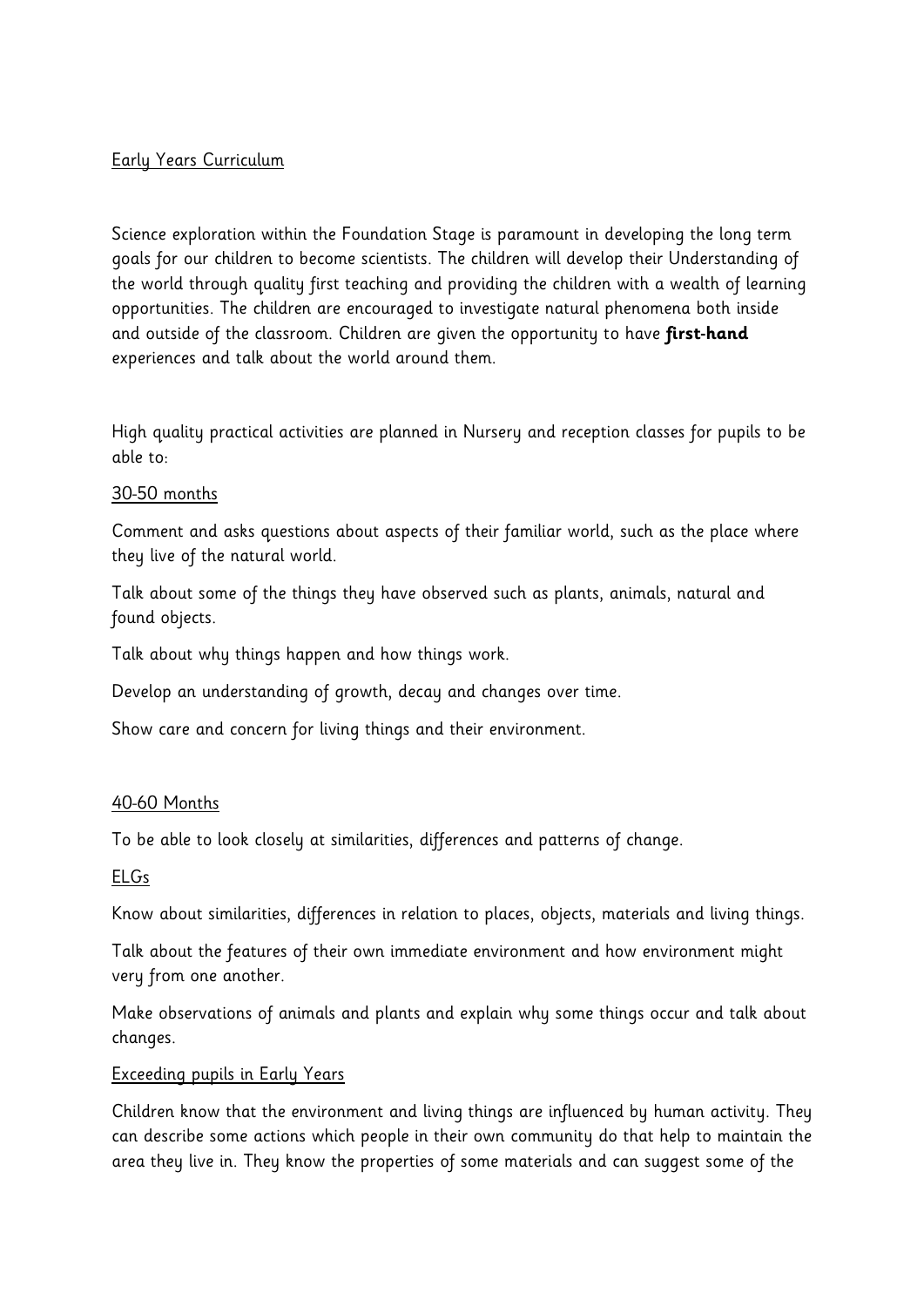purposes they are used for. They are familiar with basic scientific concepts, such as floating, sinking, experimentation.

Science exploration within the Key Stage 1, builds on the skills already developed during the Foundation Stage. The children will continue to have quality first teaching and opportunities to explore new concepts, while gaining additional understanding. The children will develop a foundation understanding of scientific concepts which will be later be developed during Key Stage 2:

# **Year 1 Curriculum**

The aims of the Medium Term planning is to ensure that all Statutory Requires of the Science Programme of Study are achieved.

### Working Scientifically

To ask simple questions and recognise that they can be answered in different ways.

To observe closely, using equipment.

To perform simple tests.

To identify and classify.

To gather and record data to help in answering questions.

# Plants

To identify and name a variety of common wild and garden plants, including deciduous.

To identify and describe the basic structure of a variety of common flowering plants, including trees.

#### Seasonal Changes

To observe changes across the four seasons.

To observe and describe the weather associated with the seasons and how day length varies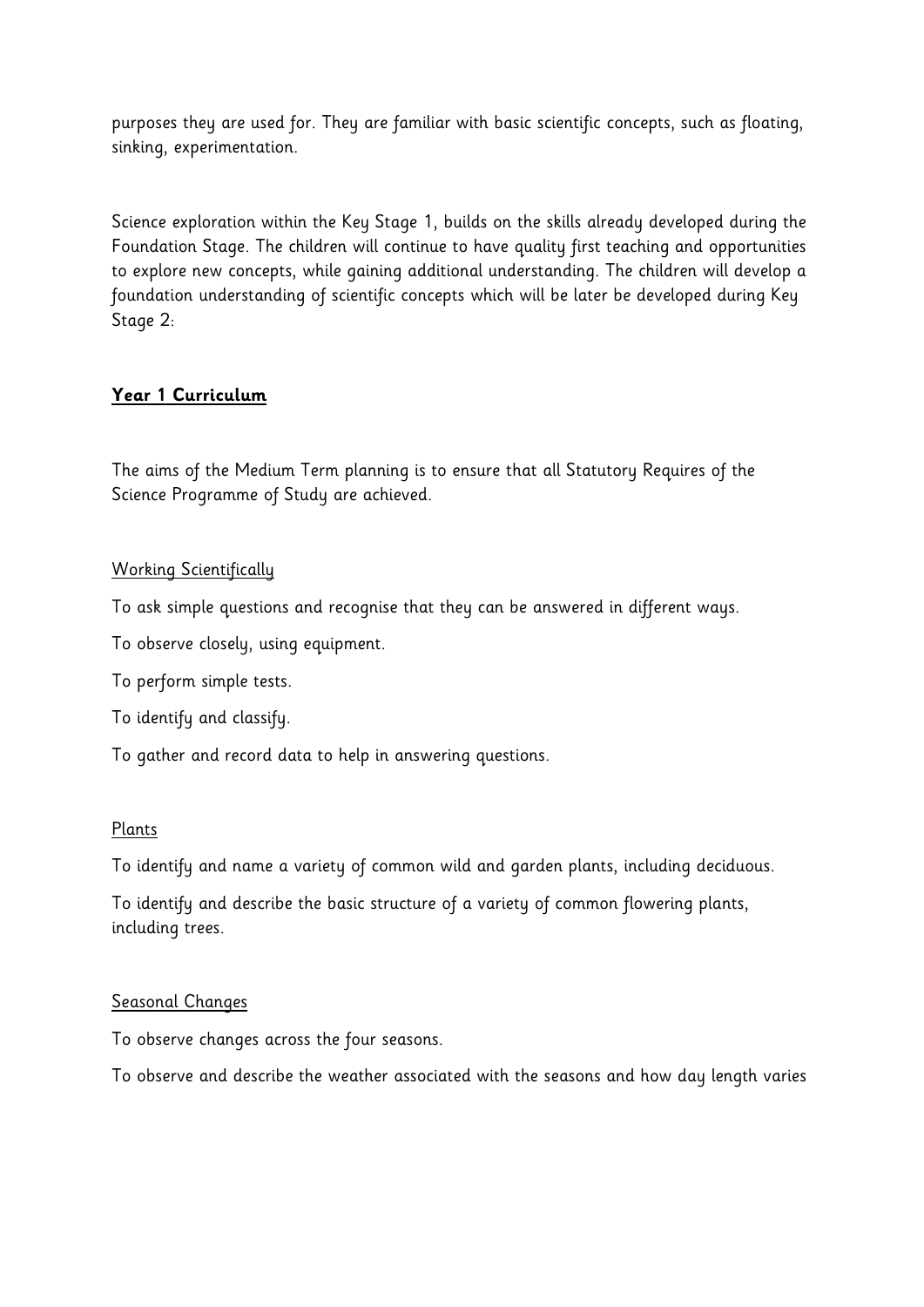#### Animals, including humans

To identify and name a variety of common animals including fish, amphibians, reptiles, birds and mammals.

To identify and name a variety of common animals that are carnivores, herbivores and omnivores.

To describe and compare the structure of a variety of common animals (fish, amphibians, reptiles, birds, mammals, including pets)

To identify, name, draw and label the basic parts of the human body and say which part of the body is associated with each sense.

#### Everyday Materials

To distinguish between an object and the material from which it is made.

To identify and name a variety of everyday materials, including wood, plastic, glass, metal, water and rock.

To describe the simple physical properties of a variety of everyday materials.

To compare and group together a variety of everyday materials based on their simple physical properties.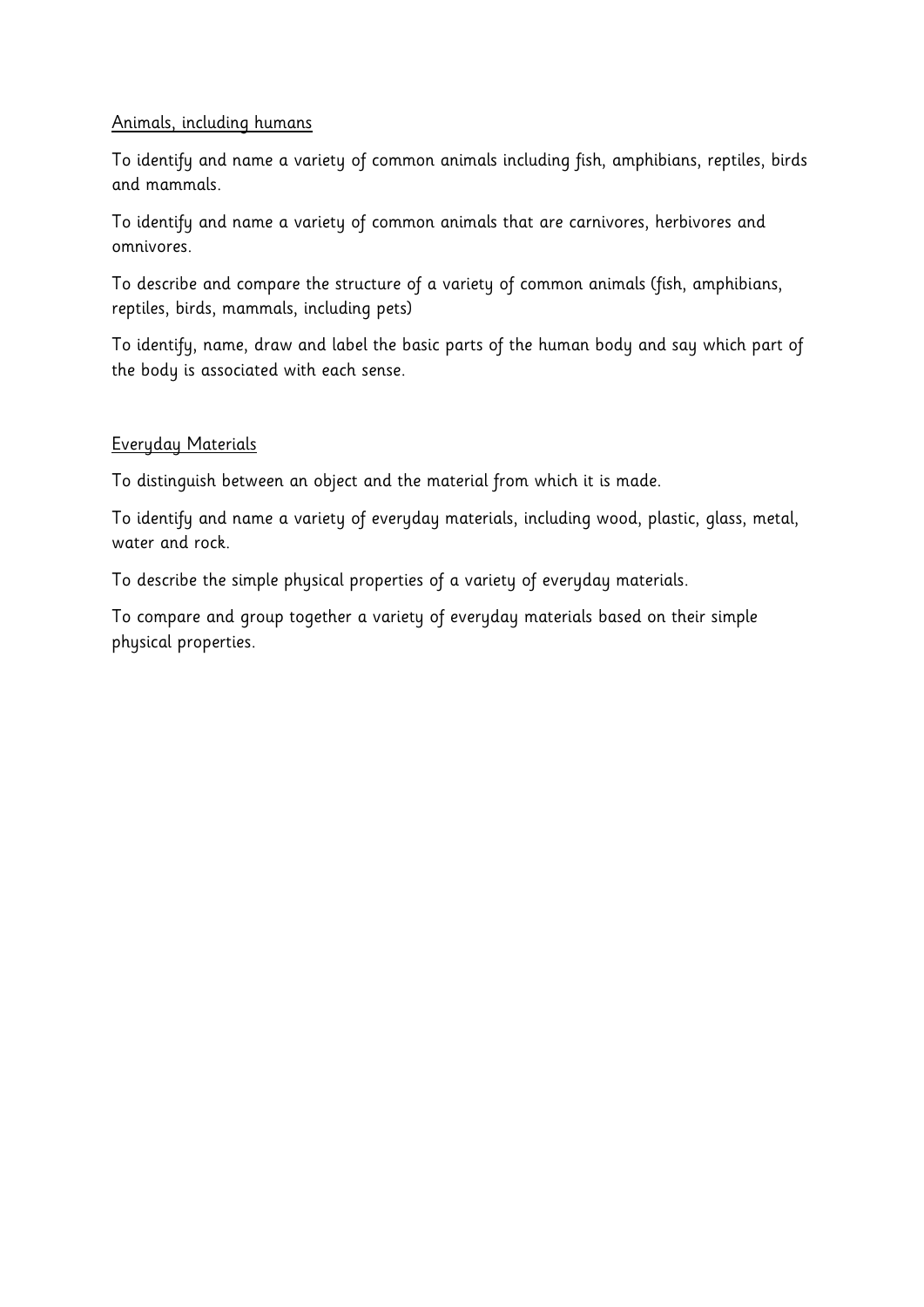# **Year 2 Curriculum**

#### Working Scientifically

To ask simple questions and recognise that they can be answered in different ways.

To observe closely, using simple equipment.

To perform simple tests.

To identify and classify.

To use observations and ideas to suggest answers to questions.

To gather and record data to help in answering questions.

#### Living things and their habitats

To explore and compare the differences between things that are living, dead and things that have never been alive.

To identify that most living things live in habitats to which they are suited and describe how different habitats provide for the basic needs of different kinds of animals and plant, and how they depend on each other.

To identify and name a variety of plants and animals in their habitats, including microhabitats.

To describe how animals obtain their food from plants and other animals, using the idea of a simple food chain, and name different sources of food.

#### Plants

To observe and describe how seeds and bulbs grow into mature plants.

To find out and describe how plants need water, light and a suitable temperature to grow and stay healthy.

#### Animals, including humans

To notice that animals, including humans, have offspring which grown into adults.

To find out about and describe the basic needs of animals, including humans for survival (water, food and air)

To describe the importance for humans of exercise, eating the right amounts of different types of food, and hygiene.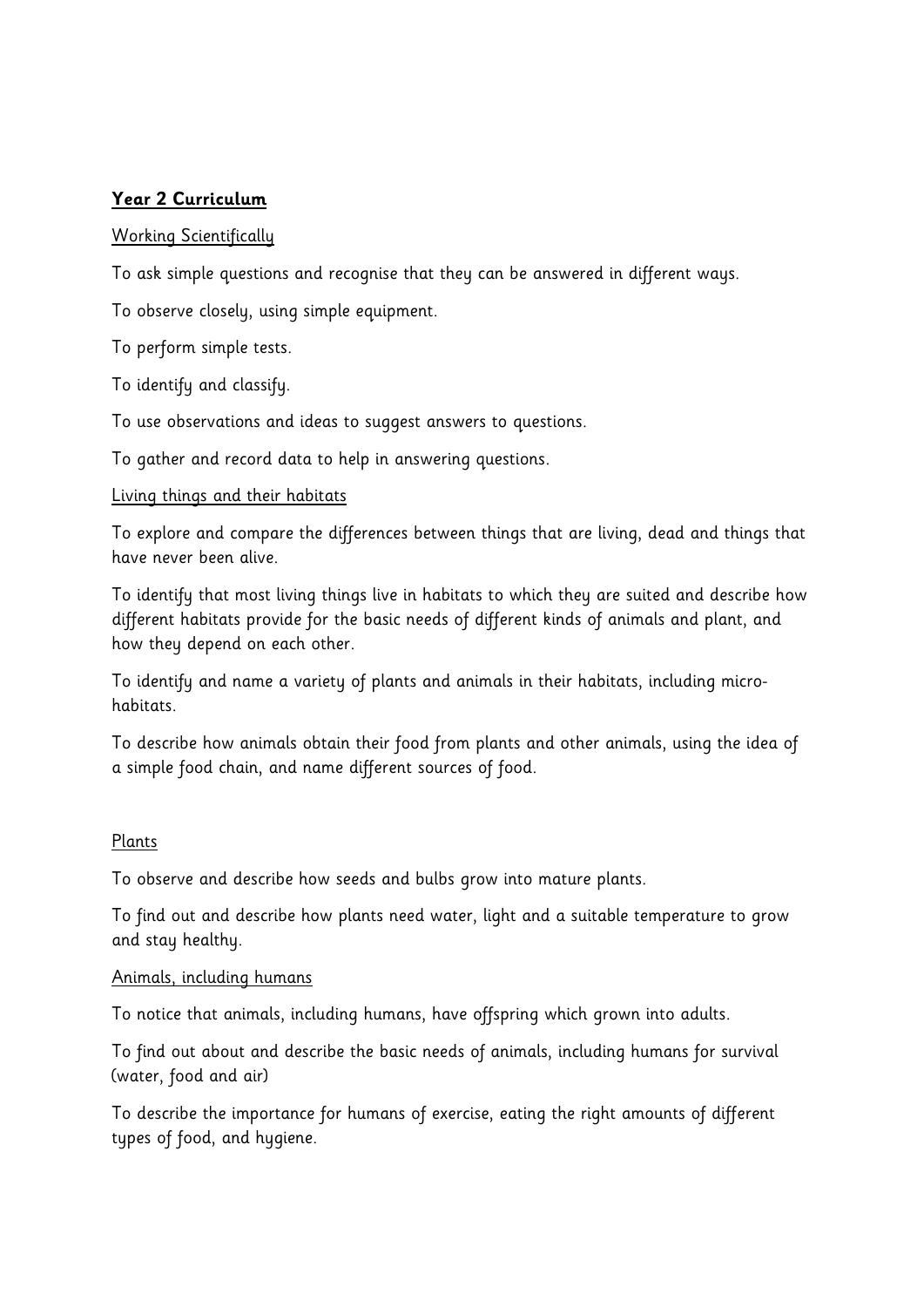#### Uses of everyday materials

To identify and compare the suitability of a variety of everyday materials, including wood, metal, plastic, glass, brick, rock, paper and cardboard for particular uses.

To find out how the shapes of solid objects made from some materials can be changed by squashing, bending, twisting and stretching.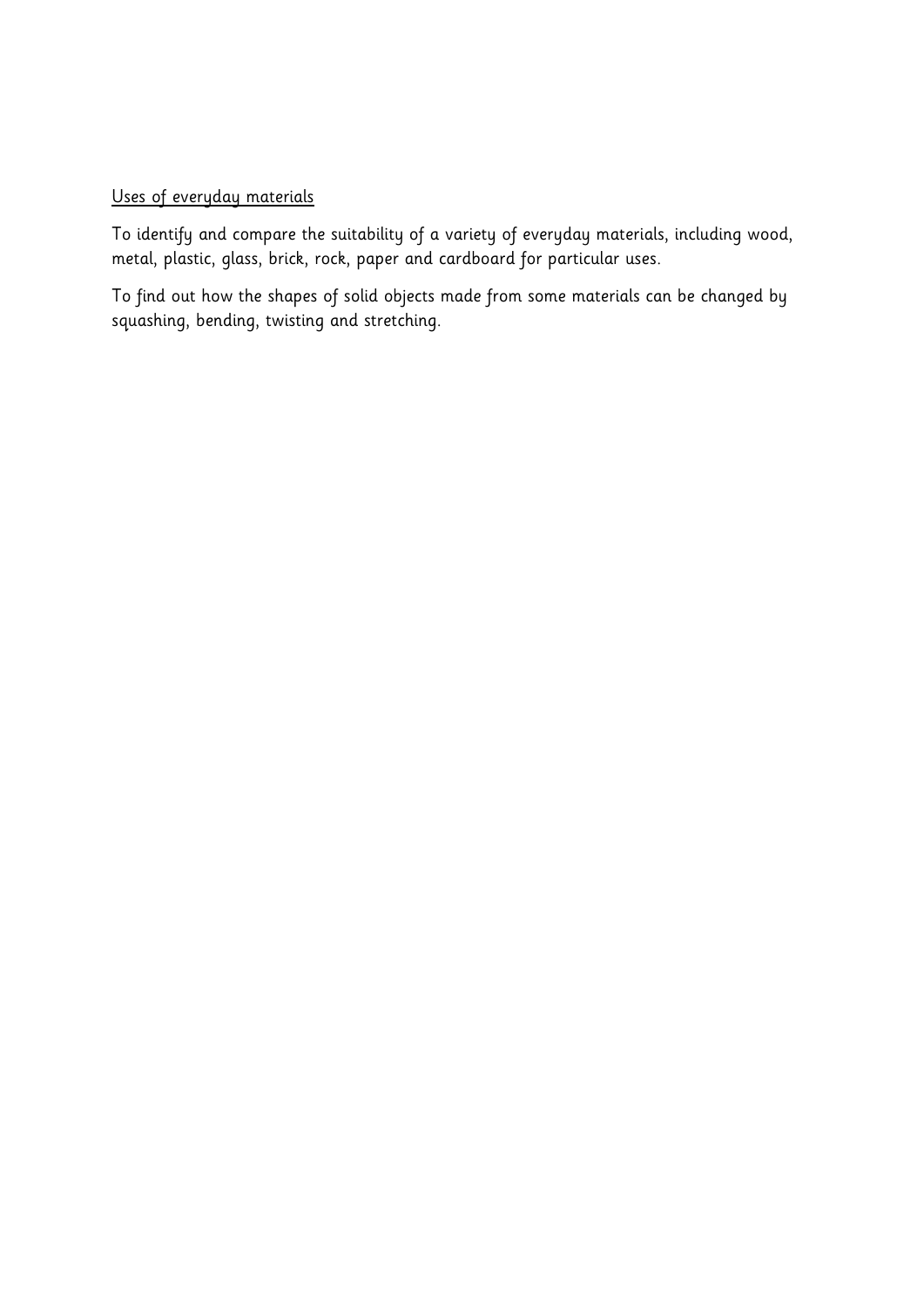# **Year 3**

## Working Scientifically

To ask relevant questions and using different types of scientific enquiries to answer them.

To set up simple practical enquiries, comparative and fair tests.

To make systematic and careful observations and, where appropriate taking accurate measurements using standard units, using a range of equipment, including thermometers and data loggers.

To gather, record, classify and present data in a variety of ways to help in answering questions.

To record findings using simple scientific language, drawings, labelled diagrams, keys, bar charts, and tables.

To report on findings from enquires, including oral and written explanations, displays or presentations and raise further questions.

To identify differences, similarities or changes related to simple scientific ideas and processes.

To use straightforward scientific evidence to answer questions or to support their findings.

#### Animals, including humans

To identify that animals, including humans, need the right types and amount of nutrition, and that they cannot make their own food, they get nutrition from what they eat.

To identify that humans and some other animals have skeletons and muscles for support, protection and movement.

#### Rocks

To compare and group together kinds of rocks on the basis of their appearance and simple physical properties.

To describe in simple terms how fossils are formed when things that have lived are trapped within rock.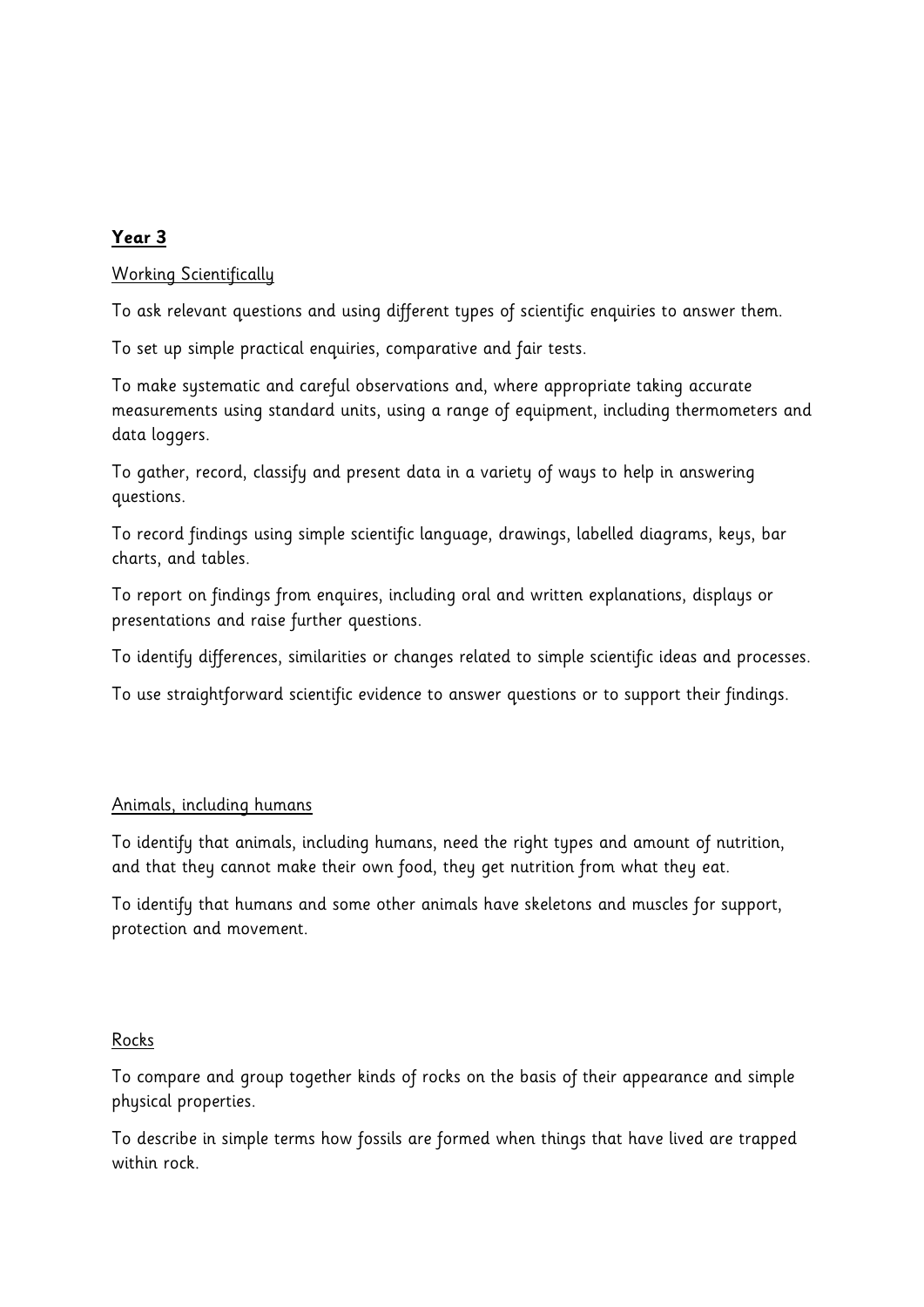#### Light

To notice that light is reflected from surfaces.

To recognise that light from the sun can be dangerous and that there are ways to protect our eyes.

To recognise that shadows are formed when the light from a light source is blocked by a solid object.

To find patterns in the way that the size of shadows change.

#### Forces and magnets

To compare how things move on different surfaces.

To notice that some forces need contact between two objects, but magnetic forces can act at a distance.

To observe how magnets attract or repel each other and attract some materials and not others.

To compare and group together a variety of everyday materials on the basis of whether they are attracted to a magnet, and identify some magnetic materials.

To describe magnets as having two poles.

To predict whether two magnets will attract or repel each other, depending on which poles are facing.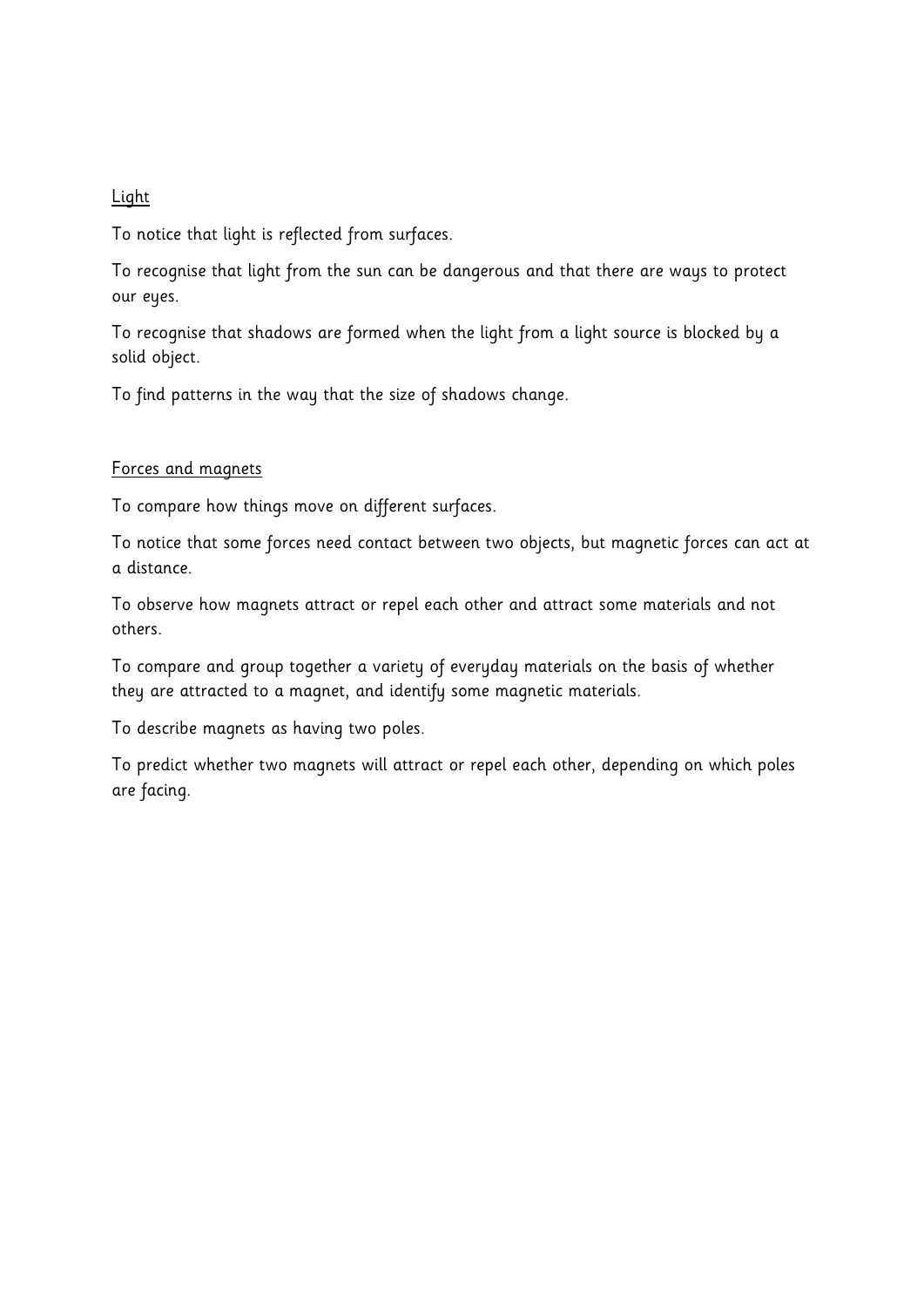# **Year 4 curriculum**

### Working Scientifically

To ask relevant questions and using different types of scientific enquiries to answer them.

To set up simple practical enquiries, comparative and fair tests.

To make systematic and careful observations and, where appropriate taking accurate measurements using standard units, using a range of equipment, including thermometers and data loggers.

To gather, record, classify and present data in a variety of ways to help in answering questions.

To record findings using simple scientific language, drawings, labelled diagrams, keys, bar charts, and tables.

To report on findings from enquires, including oral and written explanations, displays or presentations and raise further questions.

To identify differences, similarities or changes related to simple scientific ideas and processes.

To use straightforward scientific evidence to answer questions or to support their findings

#### Living things and their habitats

To recognise that living things can be grouped in a variety of ways.

To explore and use classification keys to help group, identify and name a variety of living things in their local and wider environment.

To recognise that environments can change and that this can sometimes pose dangers to living things.

#### Animals, including humans

To describe the similar functions of the basic parts of the digestive system in humans.

To identify the different types of teeth in humans and their simple functions.

To construct and interpret a variety of food chains, identifying producers, predators and prey.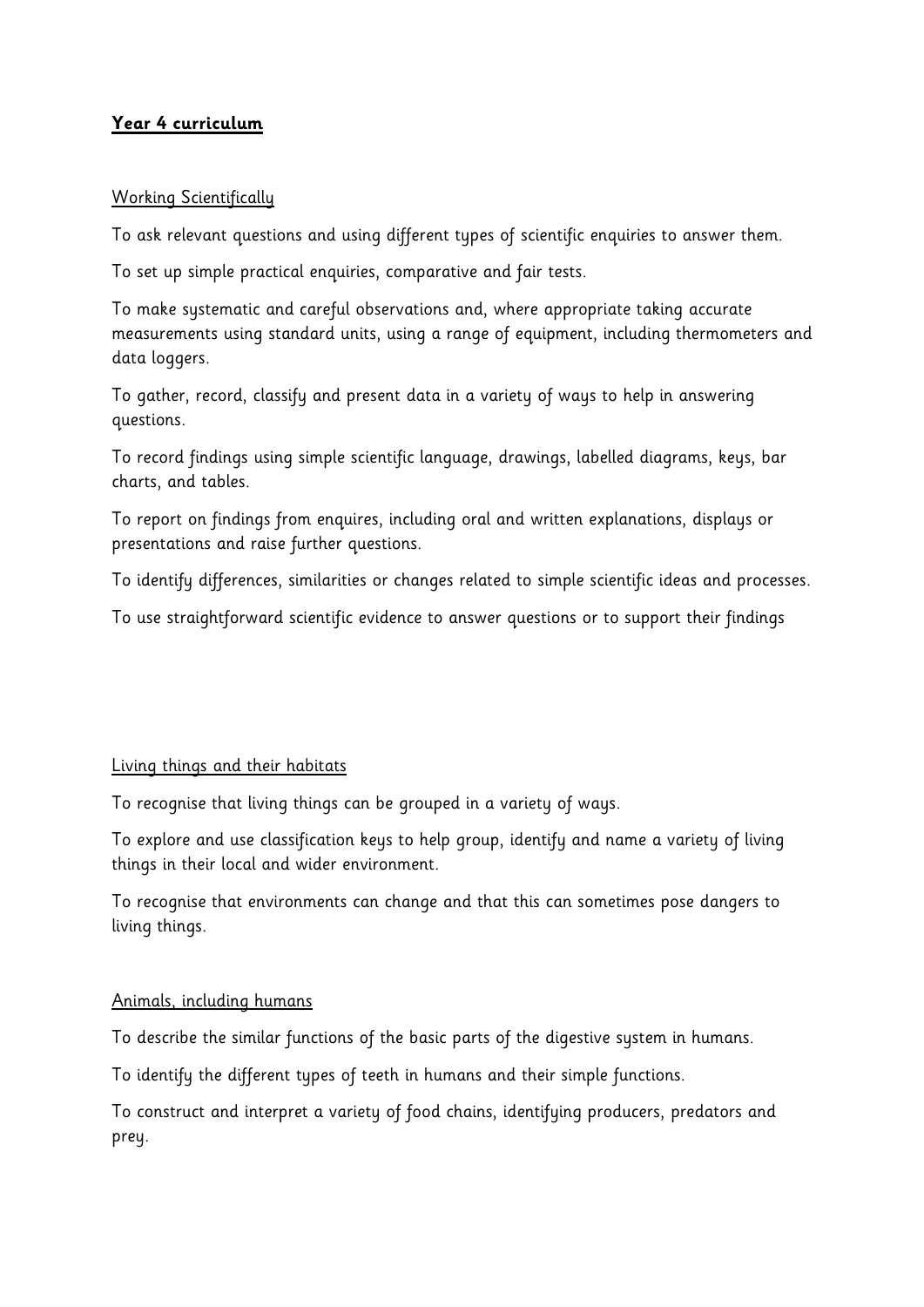## States of matter

To compare and group materials together, according to whether they are a solid, liquids or gas.

To observe that some materials change state when they are heated or cooled, and measure or research the temperature at which this happens in degrees or Celsius.

To identify the part played by evaporation and condensation in the water cycle and associate the rate of evaporation with temperature.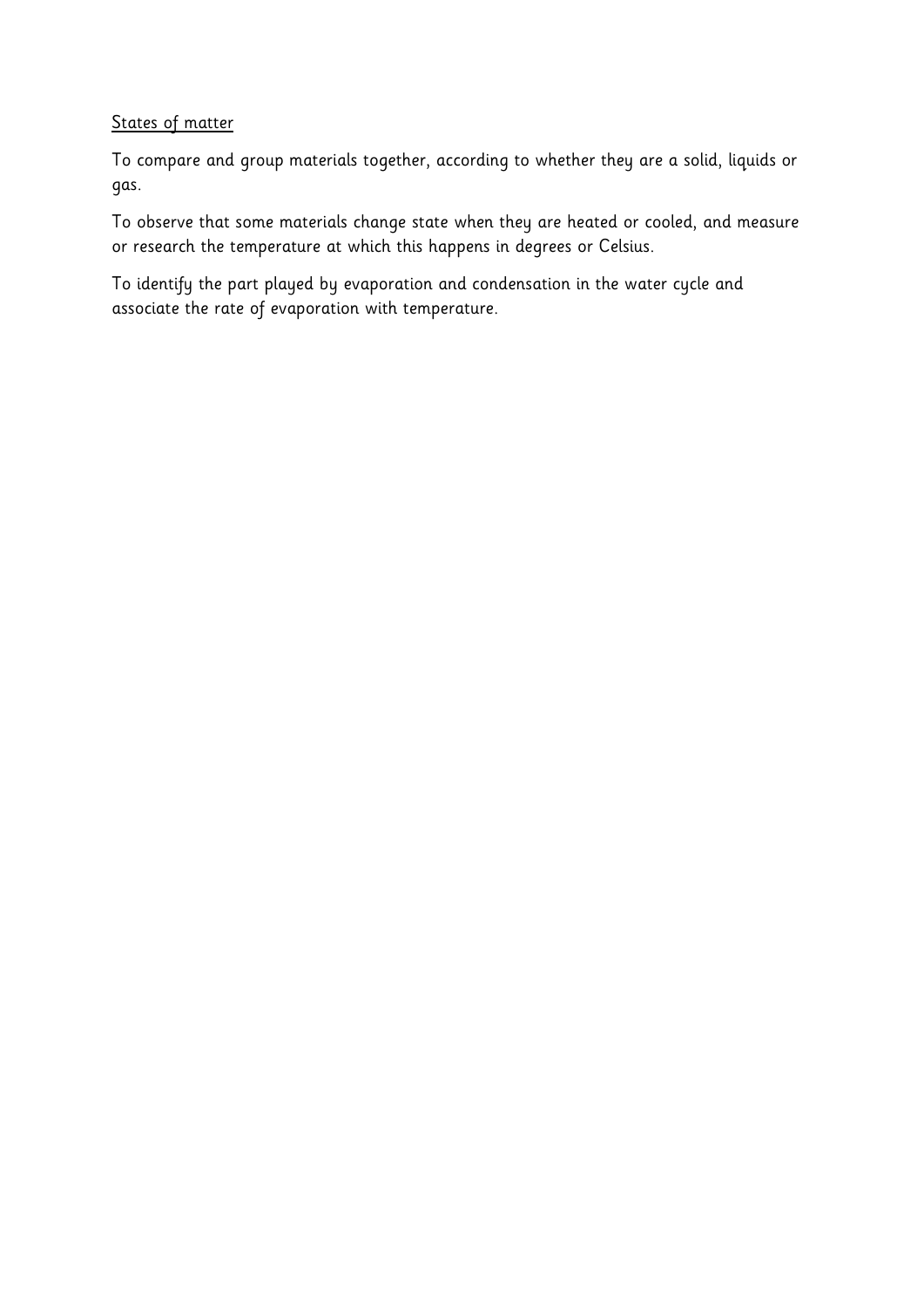# **Year 5**

## Working scientifically

To plan different types of scientific enquires to answer questions, including recognising and controlling variables where necessary.

To take measurements, using a range of scientific equipment, with increasing accuracy and precision, taking repeat readings where appropriate.

To record data and results of increasing complexity using scientific diagrams and labels, classification keys, tables, scatter graphs, bar and line graphs.

To use test results to make predictions to set up further comparative and fair tests.

To report and present findings from enquires, including conclusions, casual relationships and explanations of and degree of trust in results, in oral and written forms such as displays and other presentations.

To identify scientific evidence that has been used to support or refuse ideas or arguments.

#### Forces

To explain that unsupported objects fall towards the Earth because of the force of gravity acting between the Earth and the falling object.

To identify the effect of air resistance, water resistance and friction that act between moving surfaces.

To recognise that some mechanisms, including leavers, pulleys and gears, allow a smaller force to have a greater effect.

#### Living things and their habitats

To describe the differences in life cycles of a mammal, an amphibian, an insect and a bird.

To describe the life process of reproduction in some plants and animals.

# Properties and changes of materials

To compare and group together everyday materials on the basis of their properties, including their hardness, solubility, transparency, conductivity and response to magnets.

To know that some materials will dissolve in liquid to form a solution, and describe how to recover a substance from a solution.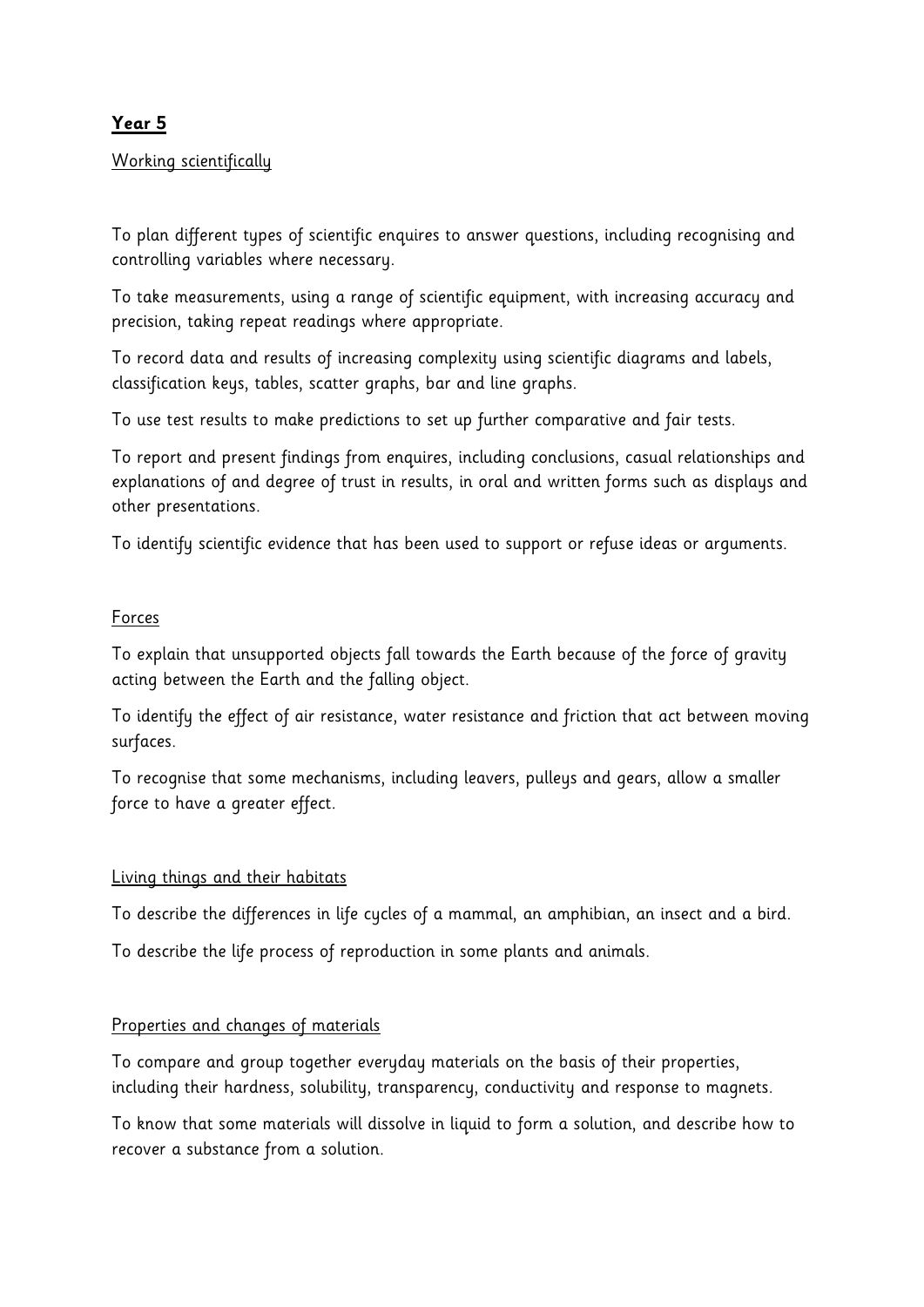To use knowledge of solids, liquids and gases, to describe how mixtures might be separated, including through filtering, sieving and evaporating.

To give reasons based on evidence

## Earth and Space

To describe the movement of the Earth, and other planets, relative to the sun in the solar system.

To describe the movement of the moon relative to the Earth.

To describe the Sun, Earth and Moon as approximately spherical bodies.

To use the idea of the Earth's rotation to explain day and night and the apparent movement of the sun across the sky.

#### Animals including humans

To describe the changes as humans develop to old age.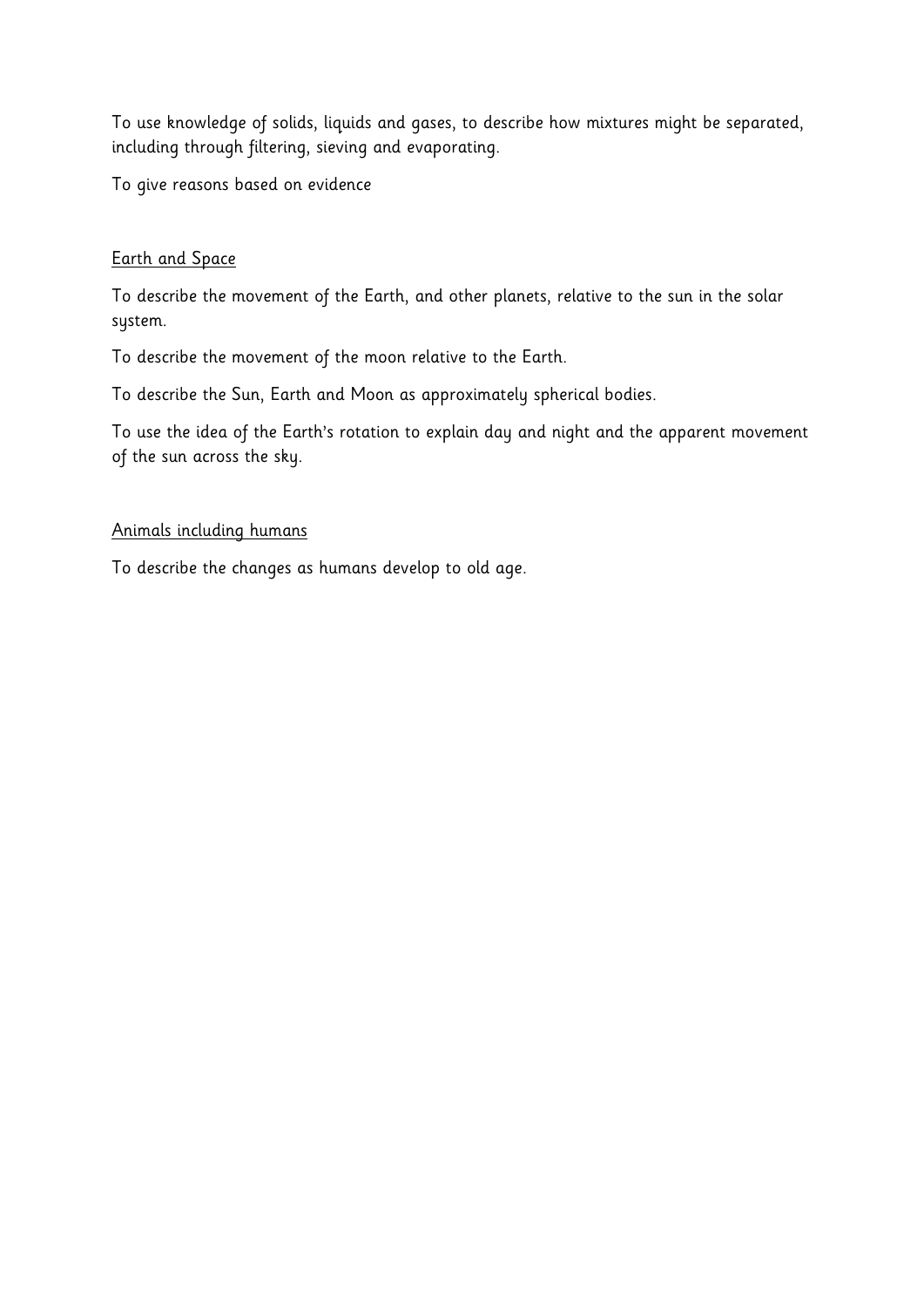# **Year 6**

### Working scientifically

To plan different types of scientific enquires to answer questions, including recognising and controlling variables where necessary.

To take measurements, using a range of scientific equipment, with increasing accuracy and precision, taking repeat readings where appropriate.

To record data and results of increasing complexity using scientific diagrams and labels, classification keys, tables, scatter graphs, bar and line graphs.

To use test results to make predictions to set up further comparative and fair tests.

To report and present findings from enquires, including conclusions, casual relationships and explanations of and degree of trust in results, in oral and written forms such as displays and other presentations.

To identify scientific evidence that has been used to support or refuse ideas or arguments.

#### Living things and their habitats.

To describe how living things are classified into broad groups according to common observations characteristics and based on similarities and differences, including microorganisms plants and animals.

To give reasons for classifying plants and animals based on specific characteristics.

#### Animals, including humans

To identify and name the main parts of the human circulatory system, and describe the function of the heart, blood vessels and blood.

To describe the ways in which nutrients and water are transported within animals including humans.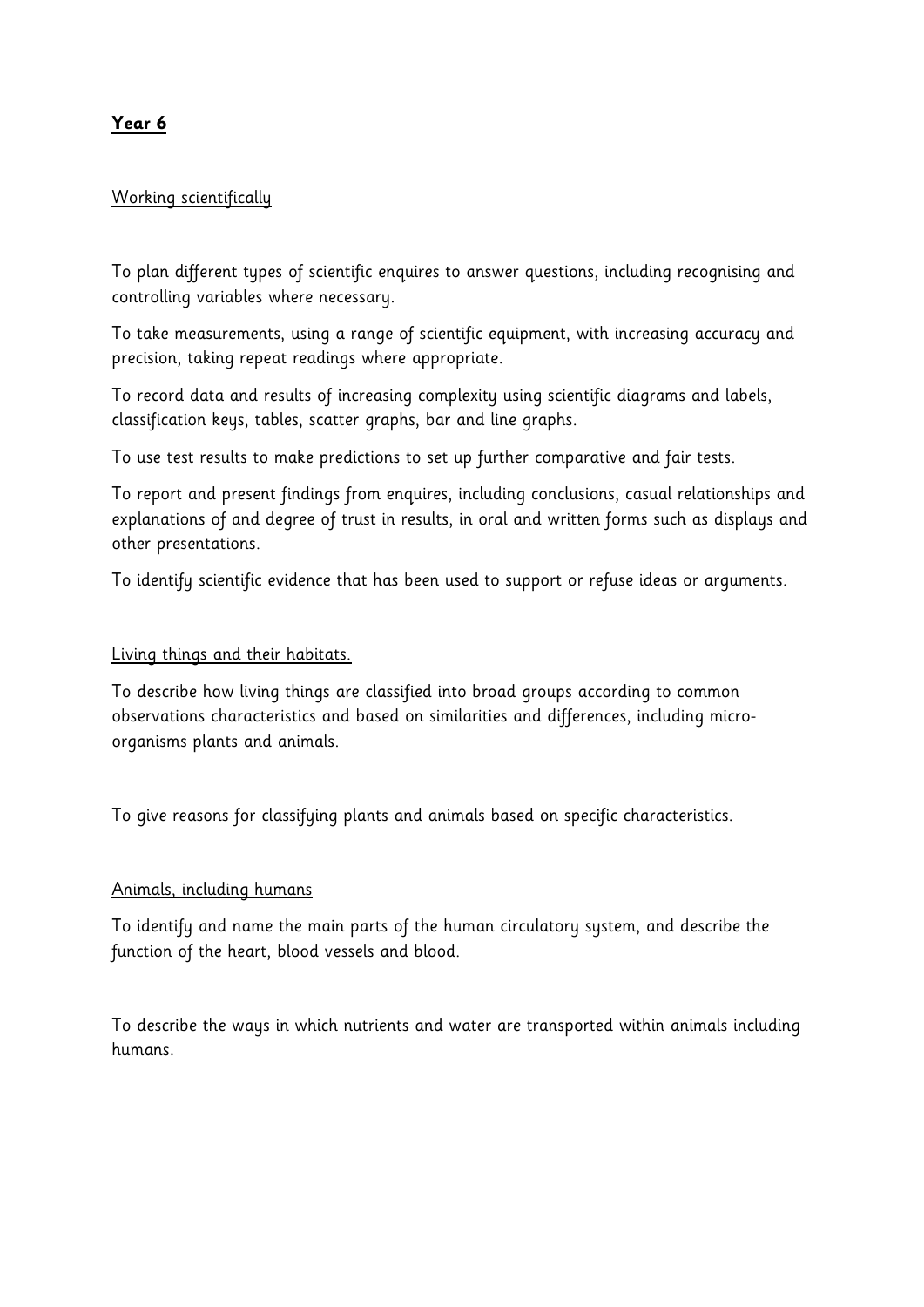## **Electricity**

To associate the brightness of a lamp or the volume of a buzzer with the number and voltage of cells used in the circuit.

To compare and give reasons for variations in how components function, including the brightness of bulbs, the loudness of buzzers and the on/off position of switches.

To use recognised symbols when representing a simple circuit in a diagram.

### Evolution and inheritance

To recognise that living things have changed over time and that fossils provide information about living things that inhabited the Earth millions of years ago

To recognise that living things produce offspring of the same kind, but normally offspring vary and are not identical to their parents.

To identify how animals and plants are adapted to suit their environment in different ways and that adaptation may lead to evolution.

## Light

To recognise that light appears to travel in straight lines.

To use the idea that light travels in straight lines to explain that objects are seen because they give out or reflect light into the eye.

To explain that we see things because light travels from light sources to our eyes or from light sources to objects and then to our eyes.

To use the idea that light travels in straight lines to explain why shadows have the same shapes as the objects that cast them.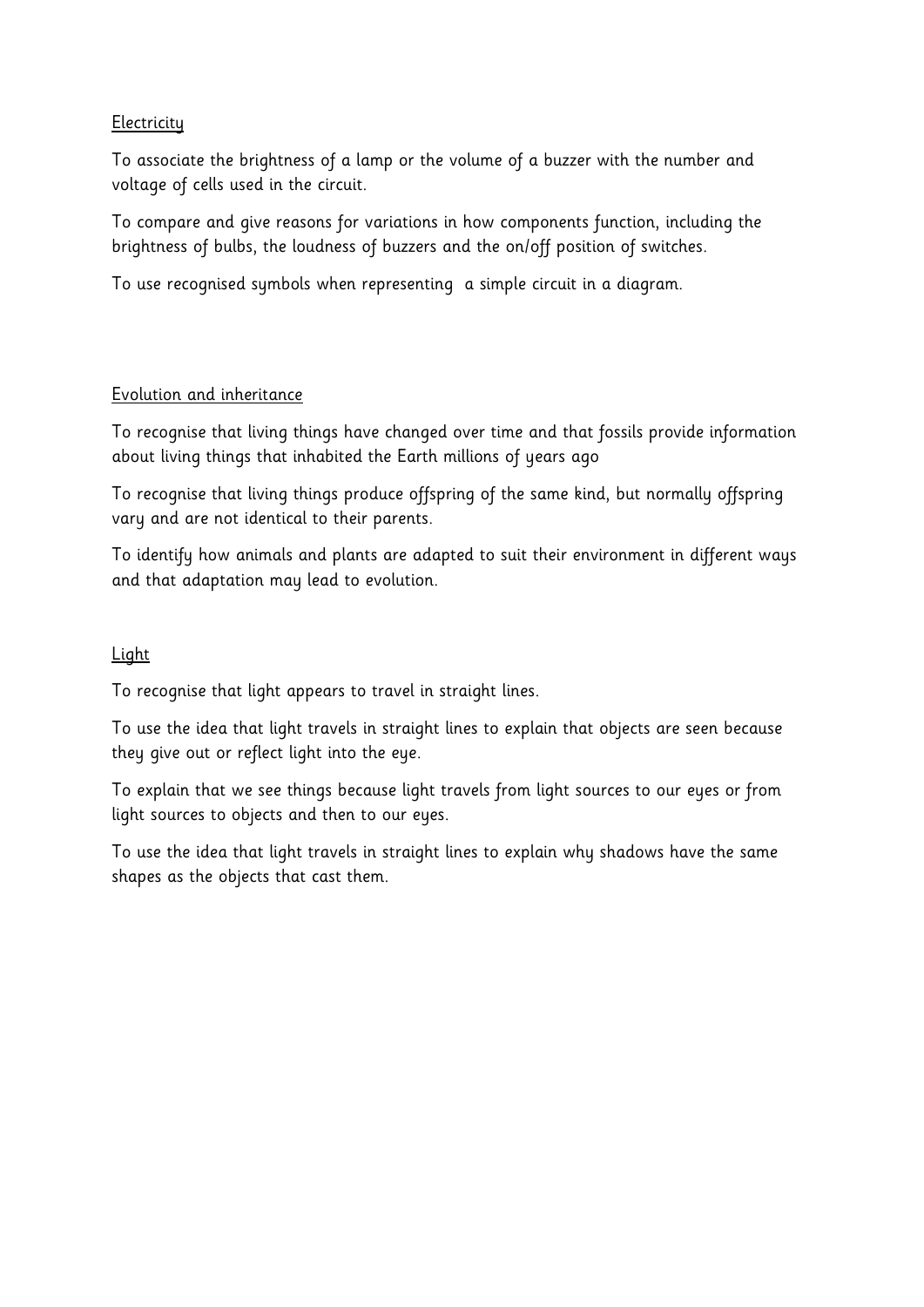#### Assessment in Science

#### Foundation stage

A variety of different observations are made and recorded in line with the above statements. They range from conversations between pupils, conversations between practitioner and pupil, photographs, videos, pictures, drawings and simple observations.

From these observations a teacher assessment is made to work out where the pupil is correctly working at.

### Year 1-Year 6

Termly teacher assessments are recorded for each child. Evidence of a pupil achieving each learning objective will be in their Science workbook.

Once each topic has been taught, each child will take a short test, testing them on all objectives taught in this particular topic. This test is accessible for SEND/ Disadvantaged pupils due to the pictures and limited amount of writing. Teachers will read this test to those who need it read to them.

During each assessment week, pupils will take a science assessment test based on the topics they have already been taught. These tests will produce a RAW score and a scaled score and can be used by teachers to inform their teach assessments.

These tests will help teachers make their teacher assessments and will identity pupils who need targeting in future science lessons.

Assessment and recording are paramount to ensuring that progress is made throughout the phases, that curriculum areas are covered and scientific concepts are built upon.

This is carried out through:

- Analysis of learning walks, carried out by subject coordinator.
- Book trawls, carried out by subject coordinator and SLT.
- End of topic assessments.
- Pupil discussions.
- On track reports.

Subject leader completes a subjective development plan. The aim of this is to ensure that any changes are quickly implemented and the impact is assessed.

# **Social and Cultural Development:**